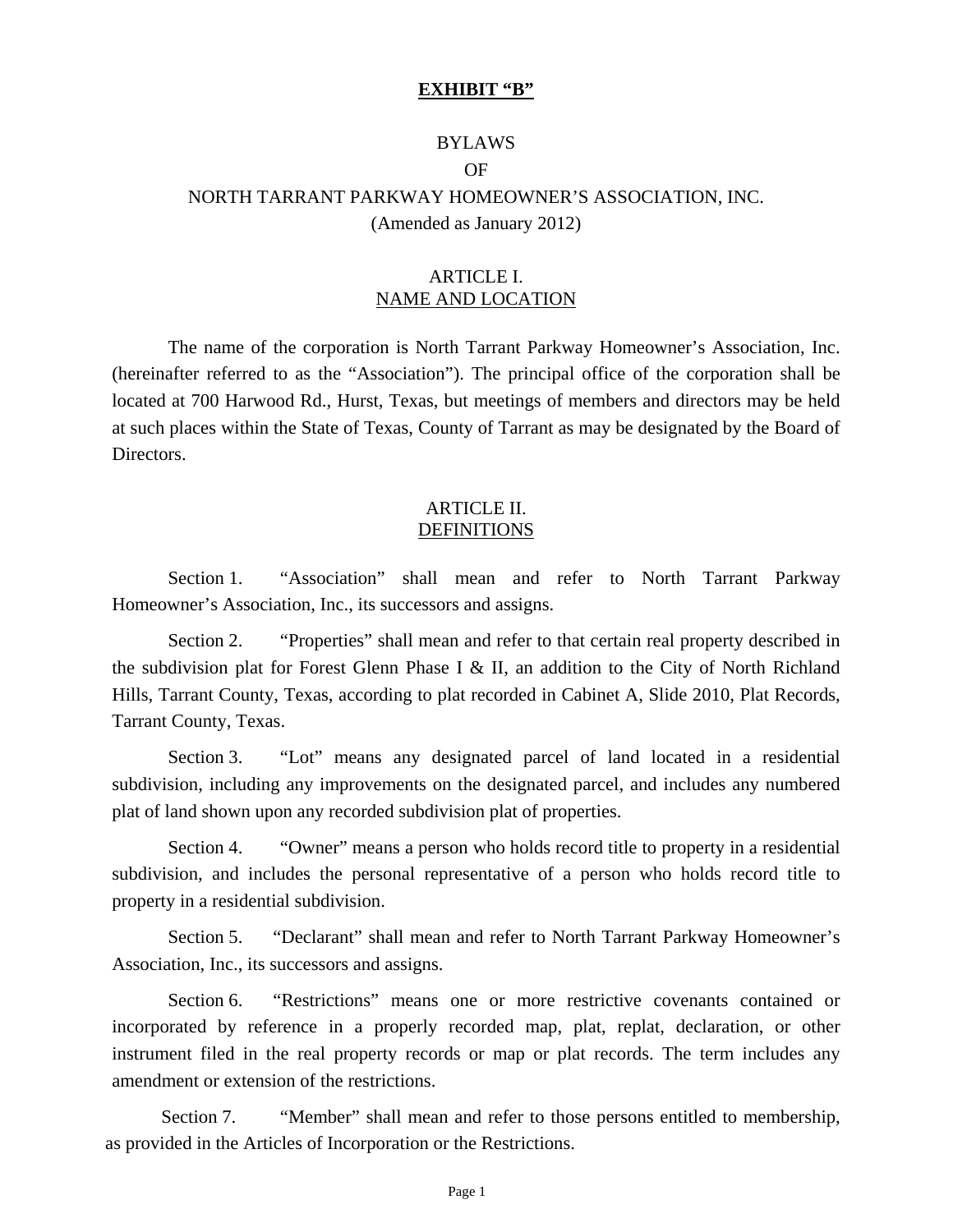Section 8. "Assessment" means a regular or special assessment, or other amount a property owner is required to pay a property owner's association under the dedicatory instrument or bylaws.

Section 9. "Board" means the governing body of a property owner's association.

## ARTICLE III. MEETING OF MEMBERS

Section 1. Annual Meetings. The first annual meeting of the members shall be held on the second Thursday in March, and each subsequent regular annual meeting of the members shall be held on the second Thursday of November of each year thereafter, at the hour of 7:30 o'clock P.M. If the day for annual meeting of the members is a legal holiday, the meeting will be held at the same hour on the first day following which is not a legal holiday.

Section 2. Special Meetings. Special meetings of the members may be called at any time by the president of the Board of Directors, or upon written request of the members who are entitled to vote one-fourth  $(½)$  of all of the votes.

Section 3. Notice of Meetings. Written notice of each meeting of the members shall be given by, or at the direction of, the Secretary or a person authorized by the Bylaws to call the meeting by: (1) mailing a copy of such notice, postage prepaid, to each member's address as it appears on the Association's books, or as supplied by each such member for the purpose of notice; or (2) by e-mail to each member who has provided their e-mail address to the Secretary, not less than fifteen (15) days nor more than sixty (60) days before such meeting to each member entitled to vote at each such meeting. Such notice shall specify the place, date and hour of the meeting and, in the case of a special meeting, the purpose of the meeting.

Section 4. Quorum. The presence, in person, by proxy or by absentee ballot of one-fifth (1/5) or more of the owners of real property shall constitute a quorum for any action, except as otherwise provided in the Articles of Incorporation, the Restrictions, or these Bylaws. If such a quorum shall not be present or represented at any meeting, the members entitled to vote at any meeting shall have the power to adjourn the meeting without notice other than announcement at the meeting until a quorum shall be present or represented.

- (a) The voting rights of an owner may be cast or given:
	- (1) in person or by proxy at a meeting of the property owners' association;
	- (2) by absentee ballot in accordance with this section;
	- (3) by an electronic ballot in accordance with this section;
	- (4) by any method of representative or delegated voting provide by a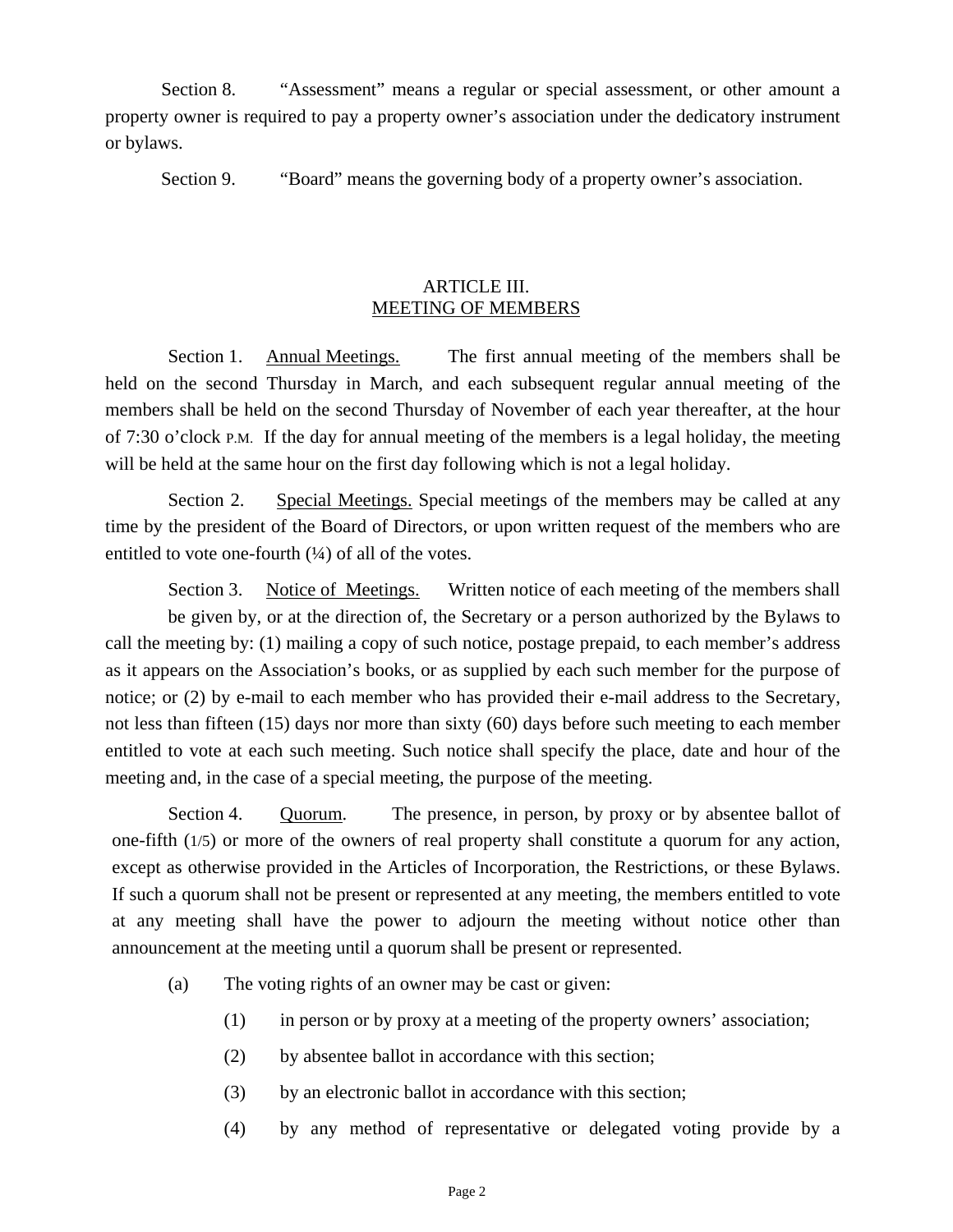dedicatory instrument.

- (b) An absentee or electronic ballot:
	- (1) may be counted as an owner present and voting for the purpose of establishing a quorum only for items appearing on the ballot;
	- (2) may not be counted if the property owner attends any meeting to vote in person, so that any vote cast by a property owner in person supersedes any vote submitted by absentee or electronic ballot previously submitted for that proposal; and
	- (3) may not be counted on the final vote of a proposal if the motion was amended at the meeting to be different from the exact language on the absentee or electronic ballot.
- (c) A solicitation for votes by absentee ballot must include:
	- (1) an absentee ballot that contains each proposed action and provides an opportunity to vote for or against each proposed action;
	- (2) instructions for delivery of the completed absentee ballot, including the delivery location; and
	- (3) the following language: "By casting your vote via absentee ballot you will forgo the opportunity to consider and vote on any action from the floor on these proposals, if a meeting is held. This means that if there are amendments to these proposals, your votes will not be counted on the final vote on these measures. If you desire to retain this ability, please attend any meeting in person. You may submit an absentee ballot and later choose to attend any meeting in person, in which case any in-person vote will prevail."
- (d) For the purposes of this section, "electronic ballot" means a ballot:
	- (1) given by:
		- (A) e-mail;
		- (B) facsimile; or
		- (C) posting on an Internet website;
	- (2) for which the identity of the property owner submitting the ballot can be confirmed; and
	- (3) for which the property owner may receive a receipt of the electronic transmission and receipt of the owner's ballot.
- (e) If an electronic ballot is posted on an Internet website, a notice of the posting shall be sent to each owner that contains instructions on obtaining access to the posting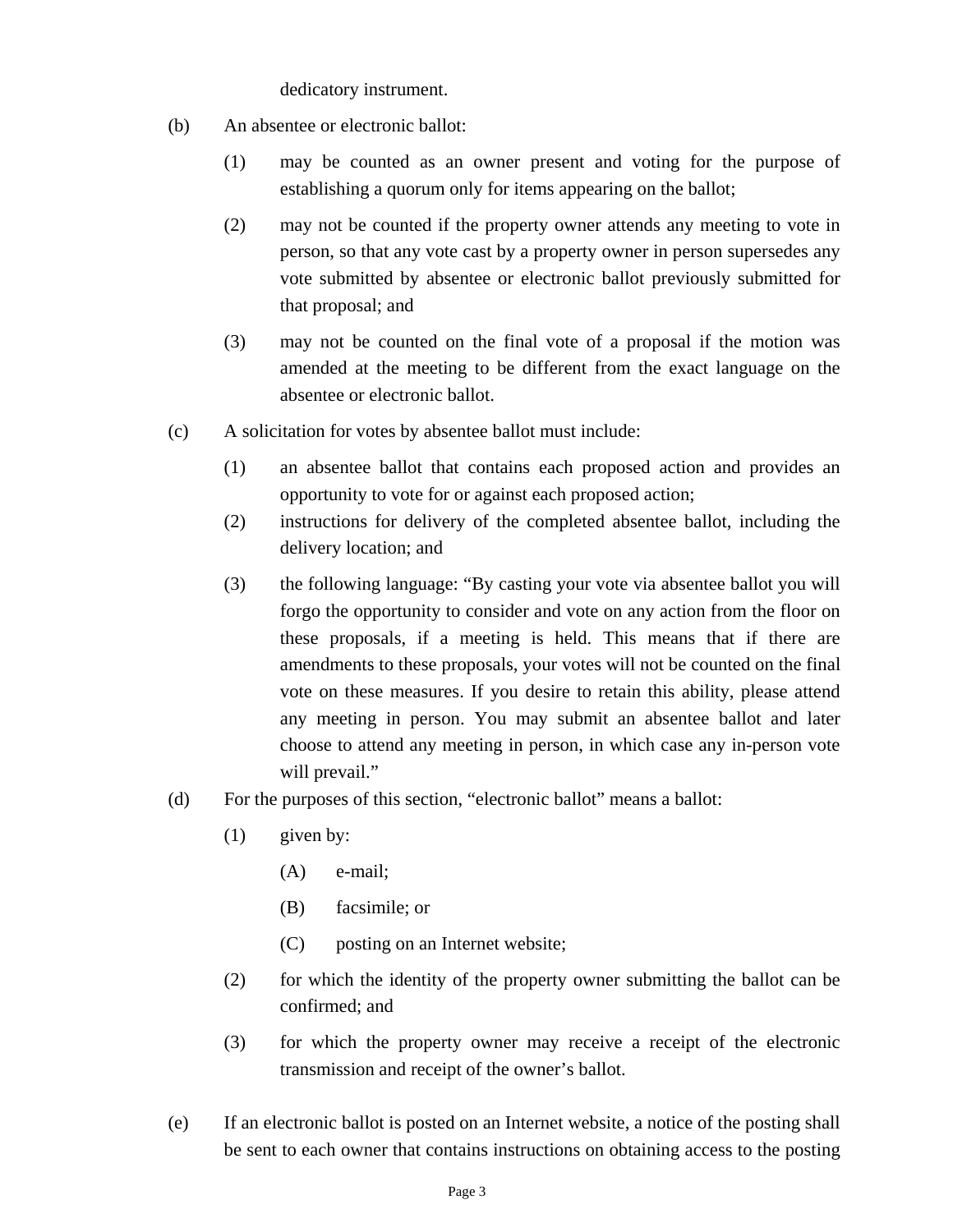on the Internet website.

(f) This section supersedes any contrary provision in a dedicatory instrument.

Section 5. Proxies. At all meetings of members, each owner may vote in person or by proxy. Every proxy is revocable and shall automatically cease upon conveyance by the owner of his or her lot. The voting rights of each owner may be cast or given:

- (a) in person or by proxy at a meeting of the property owners' association;
- (b) by absentee ballot in accordance with this section;
- (c) by electronic ballot in accordance with this section; or
- (d) an absentee or electronic ballot;
	- (1) may be counted as an owner present and voting for the purpose of establishing a quorum only for items appearing on the ballot;
	- (2) may not be counted, even if properly delivered, if the owner attends any meeting to vote in person, so that any vote cast a meeting by a property owner supersedes any vote submitted by absentee or electronic ballot previously submitted for that proposal;
	- (3) may not be counted on the final vote of a proposal if the motion was amended at the meeting to be different from the exact language on the absentee or electronic ballot; and
	- (4) a solicitation for votes by absentee ballot must include:
		- (A) an absentee ballot that contains each proposed action and provides an opportunity to vote for or against each proposed action;
		- (B) instructions for delivery of the completed absentee ballot, including the delivery location; and
		- (C) the following language: "By casting your vote via absentee ballot you will forgo the opportunity to consider and vote on any action from the floor on these proposals, if a meeting is held. This means that if there are amendments to these proposals your votes will not be counted on the final vote on these measures. If you desire to retain this ability, please attend any meeting in person. You may submit an absentee ballot and later choose to attend any meeting in person, in which case any in-person vote will prevail."
		- (D) for the purpose of this Section, "electronic ballot" means a ballot:
			- (1) given by e-mail, facsimile or posting on an Internet website;
			- (2) for which the identity of the property owner submitting the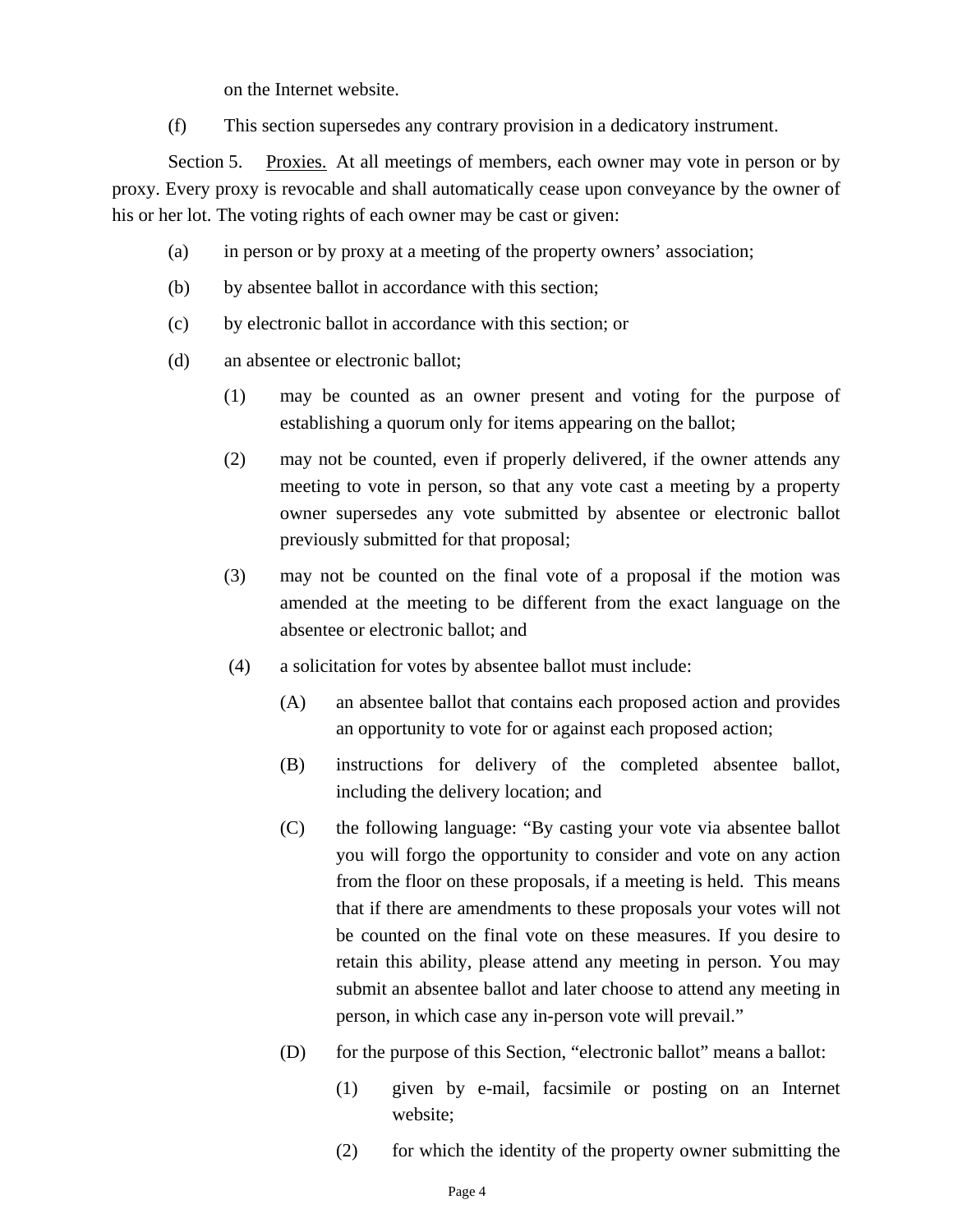ballot can be confirmed; and

- (3) for which the property owner may receive a receipt of the owner's ballot.
- (e) If an electronic ballot is posted on an Internet website, a notice of the posting shall be sent to each owner that contains instructions on obtaining access to the posting on the Internet website.
- (f) This Section supersedes any contrary provision in a dedicatory instrument.

Section 6. Transaction of Business. When a quorum is present at any meeting the vote of the members holding a majority of the votes having voting power present in person or represented by proxy shall decide any question before such meeting, unless the question is one upon which by express provision of the statutes, the Restrictions, or these Bylaws, a different vote is required in which case such express provision shall govern. The members present at a duly organized meeting may continue to transact business until adjournment, notwithstanding withdrawal of any members to leave less than a quorum.

## ARTICLE IV. BOARD OF DIRECTORS; SELECTION; TERM OF OFFICE

Section 1. Number. The affairs of this Association shall be managed by a Board of not less than three (3) nor more than seven (7) directors, who shall be members of the Association.

Section 2. Term of Office. The members shall elect three (3) directors for a term of one (1) year, and three (3) directors for a term of two (2) years. At each annual meeting thereafter, the members shall elect directors whose terms have expired for a term of two (2) years. The past president shall serve an additional year regardless if his/her term has expired, but during that year the past president shall not be elected president if not elected to the Board by the members.

Section 3. Eligibility.

- (a) Except as provided by Subsection (b), a provision in a dedicatory instrument that restricts a property owner's right to run for a position on the Board of the property owners' Association is void.
- (b) If a Board is presented with written, documented evidence from a database or other record maintained by a governmental law enforcement authority that a board member has been convicted of a felony or crime involving moral turpitude, the board member is immediately ineligible to serve on the Board of the property owners' Association, automatically considered removed from the Board, and prohibited from future service on the Board.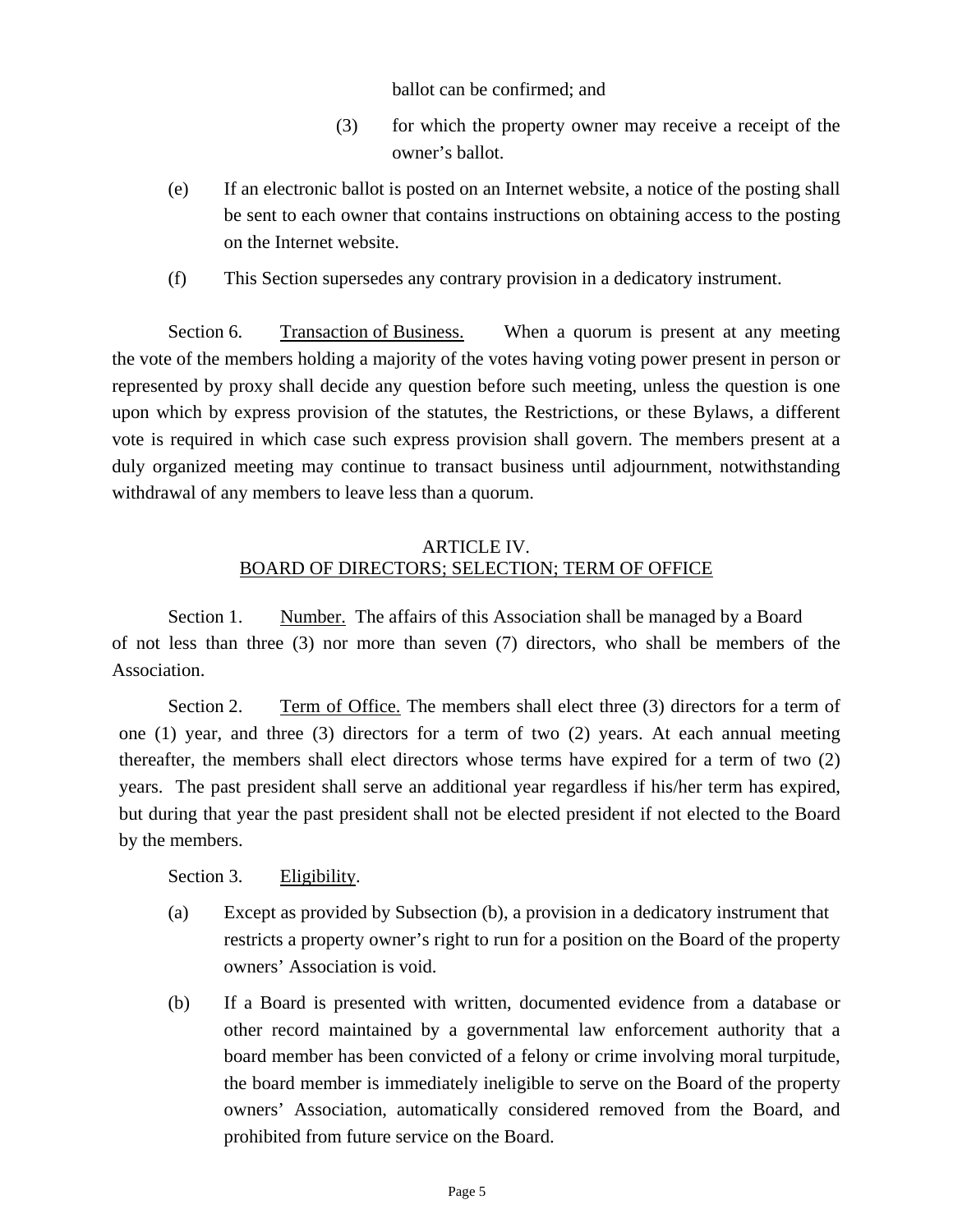Section 4. Removal. Any director may be removed from the Board, with or without cause, by a majority vote of members of the Association. In the event of death, resignation or removal of a director, his/her successor shall be selected by the remaining members of the Board and shall serve for the unexpired term of this predecessor.

Section 5. Compensation. No director shall receive compensation for any service he/she may render to the Association. However, any director may be reimbursed for his/her actual expenses incurred in the performance of this duty.

Section 6. Meetings.

- (a) All meetings of the Board shall be held within the city limits of the City of North Richland Hills, Texas. The Board may hold meetings, either regular or special, upon notice given to the members of the Association in accordance with the laws of the State of Texas. Regular meetings of the Board shall be held at least monthly as called by the President, or by a majority of the Board, at such time and place as shall be determined by the Board.
- (b) "Board meeting" means a deliberation between a quorum of the voting Board of the property owners' association, or between a quorum of the voting Board and another person, during which property owners association business is considered and the Board takes formal action; and it does not include the gathering of a quorum of the Board at a social function unrelated to the business of the Association or the attendance by a quorum of the Board at a ceremonial event or press conference where no formal action of the Board is taken, and any discussion of Association business is incidental to the social function or press conference.
- (c) Regular and special board meetings shall be open to all owners of property in the Association, subject to the right of the board to adjourn a board meeting and reconvene in closed executive session to consider actions involving personnel, pending or threatened litigation, contract negotiations, enforcement actions, confidential communications with the property owners' association attorney, matters involving the invasion of privacy of individual owners, or matters that are to remain confidential by request of the affected parties and agreement of the board. Following an executive session, any decision made in the executive session must be summarized orally and placed in the minutes, in general terms, without breeching the privacy of individual owners, violating any privilege, or disclosing information that was to remain confidential at the request of the affected parties. The oral summary must include a general explanation of expenditures approved in executive session.
- (d) The Board shall keep a record of each regular or special Board meeting in the form of written minutes of the meeting. The Board shall make meeting records,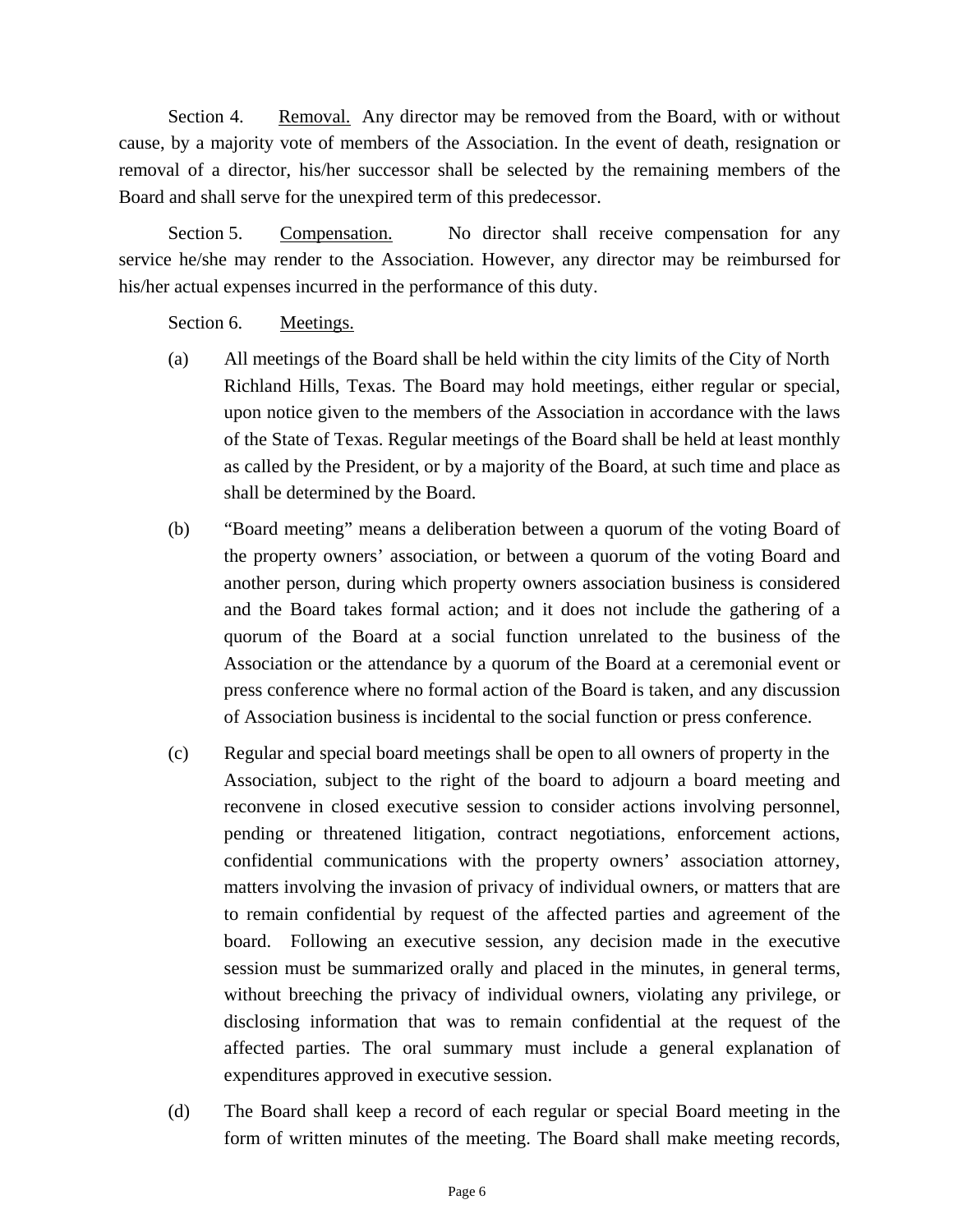including approved minutes available to a member for inspection and copying on the member's written request to the property owners' association president, secretary or the Board.

- (e) Members shall be given notice of the date, hour, place, and general subject matter of a regular or special Board meeting, including a general description of any matter to be brought up for deliberations in executive session. The notice shall be either:
	- (1) mailed to each property owner not later than the tenth  $(10<sup>th</sup>)$  day or earlier than the sixtieth  $(60<sup>th</sup>)$  day before the date of the meeting; or
	- (2) posting the notice in a conspicuous manner reasonably designed to provide notice to property owners' association members:
		- (A) in a place located on the Association's common property or, with the property owner's consent, on other conspicuously located privately owned property within the subdivision; or
		- (B) on any internet website maintained by the Association or other internet media; *and*
		- (C) sending the notice by e-mail to each owner who has registered an email address with the Association.
- (f) It is a property owner's duty to keep an updated e-mail address registered with the property owners' association.
- (g) If the Board recesses a regular or special Board meeting to continue the following business day, the Board is not required to post notice of the continued meeting if the recess is taken in good faith and not to circumvent Subsection (e). If a regular or special Board meeting is continued to the following regular business day, and on that following day the Board continues the meeting to another day, the Board shall give notice of the continuation in at least one manner prescribed by Subsection (e) within two (2) hours after adjourning the meeting being continued.
- (h) The Board may meet by any method of communication, including electronic and telephonic, without prior notice to owners under Subsection (e), if each director may hear and be heard by every other director, or the Board may take action by unanimous written consent to consider routine and administrative matters or a reasonably unforeseen emergency or urgent necessity that requires immediate Board action. Any action taken without notice to owners under Subsection (e) must be summarized orally, including an explanation of any known actual or estimated expenditures approved at the meeting, and documented in the minutes of the next regular or special Board meeting.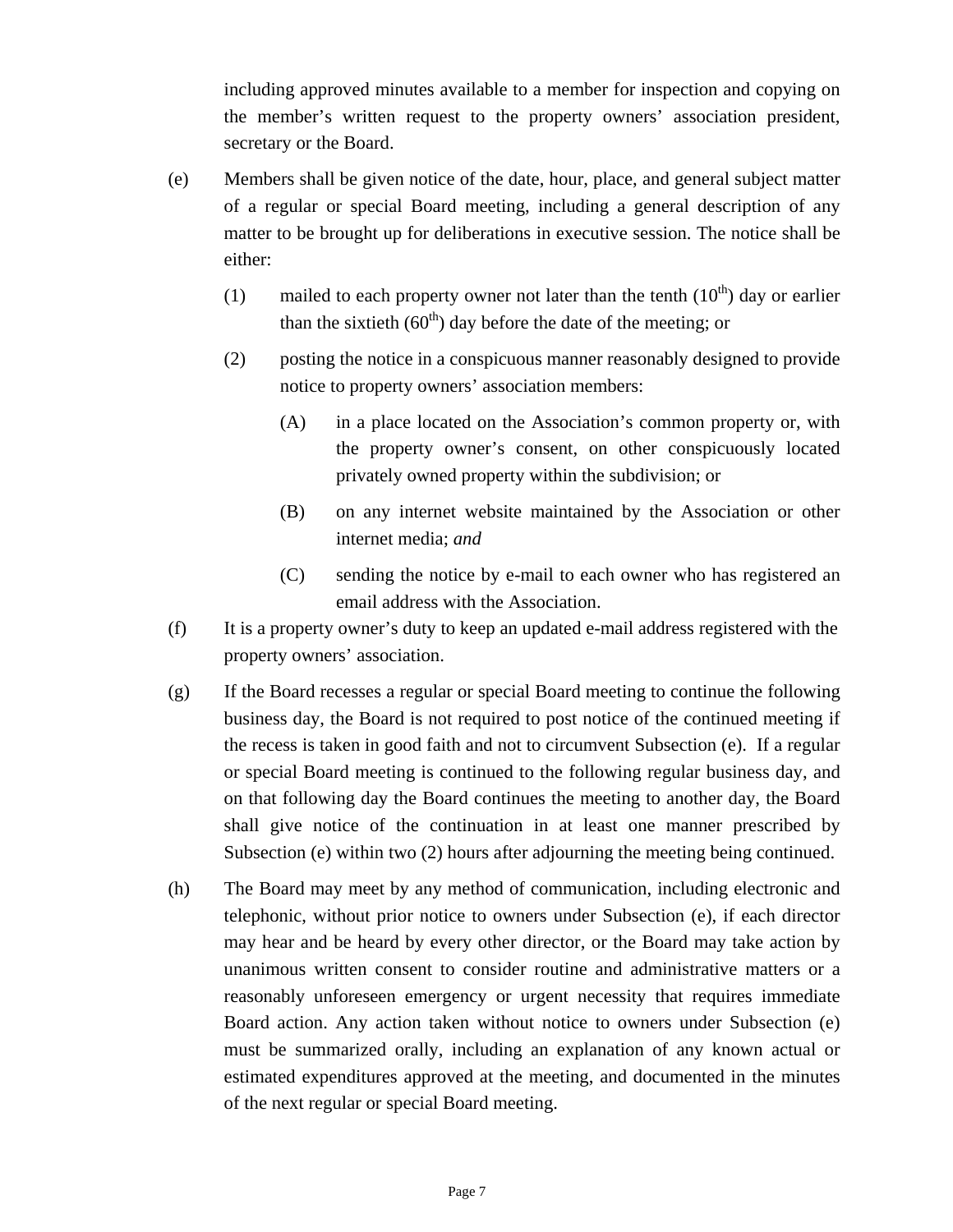The Board may not, without prior notice to owners under Subsection (e), consider or vote

(1) fines;

on:

- (2) damage assessments;
- (3) initiation of foreclosure actions;
- (4) initiations of enforcement actions, excluding temporary restraining orders or violations involving a threat to health or safety;
- (5) increases in assessments;
- (6) levying of special assessments;
- (7) appeals from a denial of architectural control approval; or
- (8) a suspension of a right of a particular owner before the owner has an opportunity to attend a board meeting to present the owner's position, including any defense, on the issue.

 Section 7. Action Taken Without a Meeting. By obtaining the written approval of all the directors, the directors shall have the right to take any action in the absence of a meeting which they could take at a meeting. Any action so approved shall have the same effect as though taken at a meeting of the directors.

#### ARTICLE V. BUDGETS

Section 1. Establishment of Budget. The Board of Directors will prepare an Annual Budget to carry out the purpose of the Association as defined by the Deed Restrictions, Articles of Incorporation, and Bylaws.

Section 2. Budget Approval. The Board of Directors will present the Annual Budget to the Association members at or before the "Annual Meeting" for approval by vote in person or proxy by the majority of the members.

Section 3. Non-Approval. If the new budget presented by the Board of Directors is not approved, then the last year's budget is automatically re-approved until a new budget is passed.

Section 4. Spending Limits. The Annual Budget defines the spending limits in aggregate to which the Board of Directors are authorized. Within this limit the Board may approve spending as they deem appropriate to meet the needs of the Association.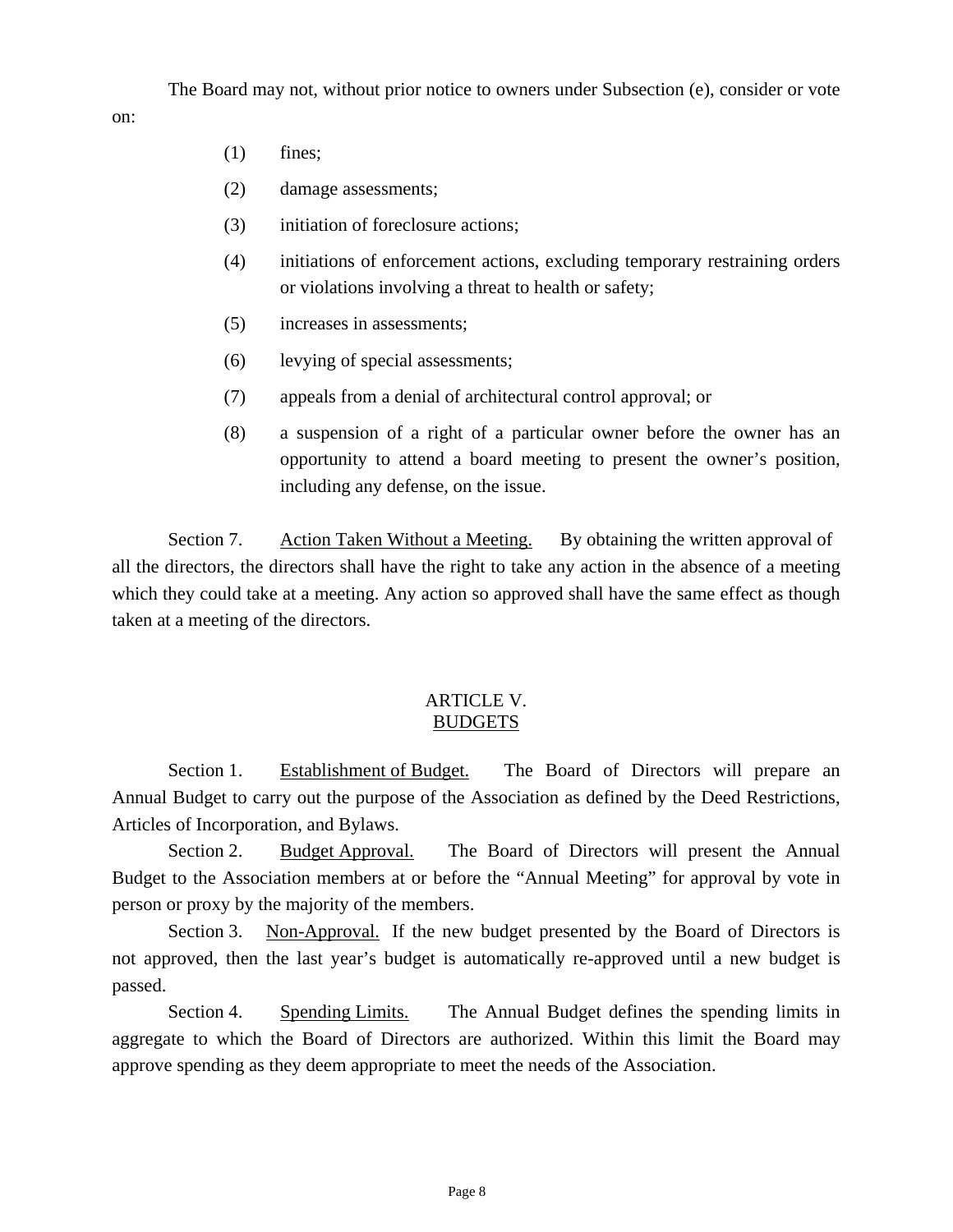## ARTICLE VI. NOMINATION AND ELECTION OF DIRECTORS

Section 1. Nomination. Nomination for election to the Board of Directors shall be made by a Nominating Committee. Nominations may also be made from the floor at the annual meeting. The Nominating Committee shall consist of a Chairman, who shall be a member of the Board of Directors, and two (2) or more members of the Association. Within exception of the meeting on the second Thursday of March, the Nominating Committee shall be appointed by the Board of Directors at least ninety (90) days prior to each annual meeting to serve until the close of the next annual meeting. The Nominating Committee shall make as many nominations for election to the Board of Directors as it shall in its discretion determine, but not less than the number of vacancies that are to be filled.

Section 2. Eligibility.

- (a) Except as provided by Subsection (b), a provision in a dedicatory instrument that restricts a property owner's right to run for a position on the Board of the property owners' Association is void.
- (b) If a Board is presented with written, documented evidence from a database or other record maintained by a governmental law enforcement authority that a board member has been convicted of a felony or crime involving moral turpitude, the board member is immediately ineligible to serve on the Board of the property owners' Association, automatically considered removed from the Board, and prohibited from future service on the Board.

Section 3. Election. Election to the Board of Directors shall be by secret written ballot. At such election the members or their proxies may cast, in respect to each vacancy, as many votes as they are entitled to exercise under the provisions of the Restrictions. The persons receiving the largest number of votes shall be elected. Cumulative voting is not permitted.

Notwithstanding any provision in a dedicatory instrument, any board member whose term has expired must be elected by owners who are members of the property owners' Association. A board member may be appointed by the Board only to fill a vacancy caused by a resignation, death or disability. A board member appointed to fill a vacant position shall serve the unexpired term of the predecessor board member. The appointment of a board member in violation of this Section is void.

Section 4. Tabulation of and Access to Ballots.

 (a) Notwithstanding any other provision or any other law, a person who is a candidate in a property owners' association election or who is otherwise the subject of an association vote, or a person related to that person within the third degree (that is a child, brother, sister, grandparent or great-grandparent, grandchild, great-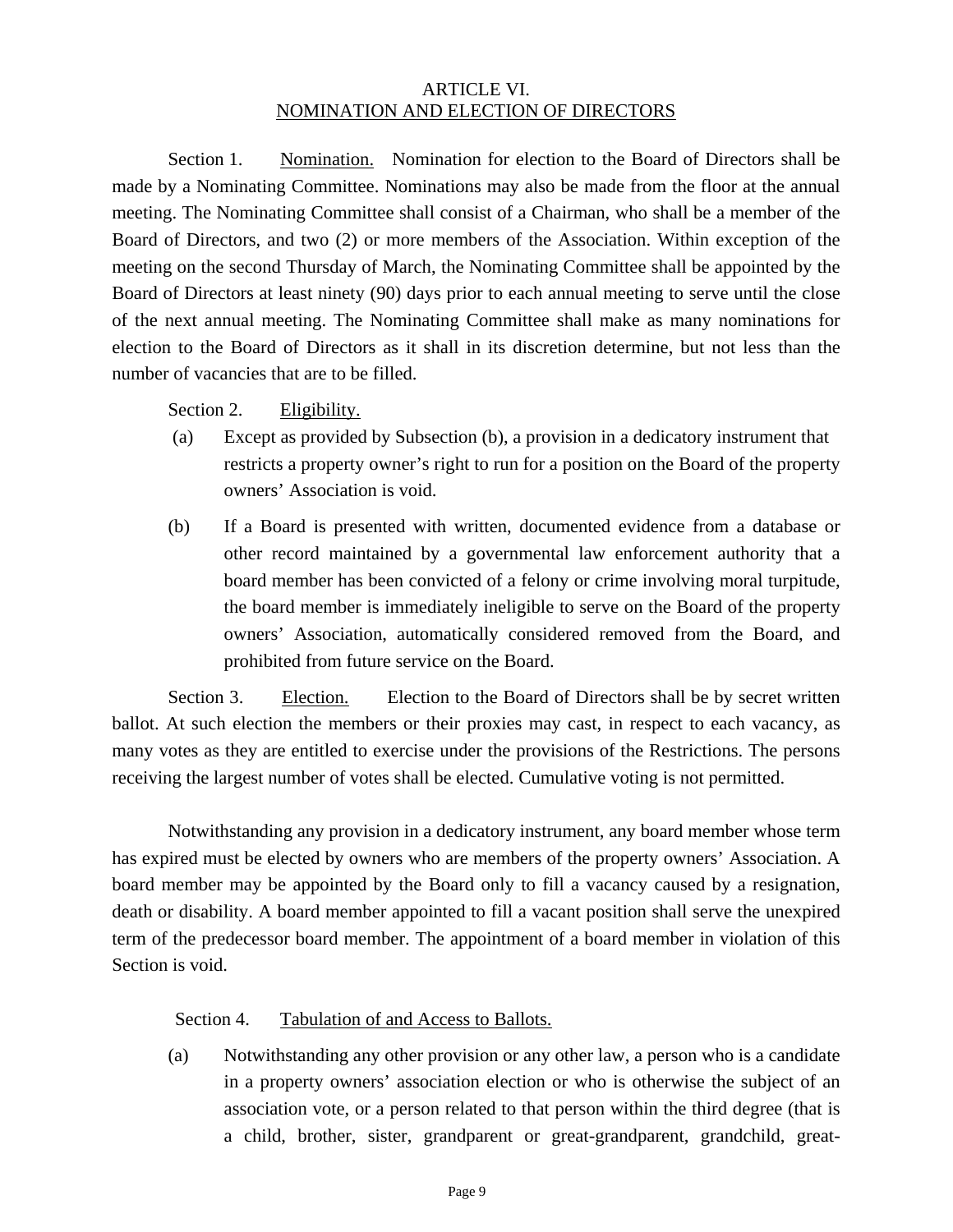grandchild, great-aunt or uncle, niece, nephew**,** great-niece, great-nephew, spouse, or a personal who is related by blood to a spouse [as described above]) may not tabulate or otherwise be given access to the ballots cast in that election or vote except as provided by this section.

- (b) A person other than a person described in Subsection (a) may tabulate votes in an association election or vote but may not disclose to any other person how an individual voted.
- (c) Notwithstanding any other provision of this chapter or any other law, a person other than a person who tabulates votes under Subsection (b), including a person described by Subsection (a), may be given access to the ballots cast in the election or vote only as part of a recount process authorized by law.

# ARTICLE VII. POWERS AND DUTIES OF THE BOARD OF DIRECTORS

Section 1. Powers. The Board of Directors shall have power to:

- (a) adopt and publish rules and regulations governing the use of the Perimeter Areas, Common Area Landscaping and the personal conduct of the members and their guests thereon, and to establish penalties for the infraction thereof;
- (b) exercise for the Association all powers, duties and authority vested in or delegated to this Association and not reserved to the membership by other provisions of these Bylaws, the Articles of Incorporation, or the Restrictions;
- (c) declare the office of a member of the Board of Directors to be vacant in the event such member shall be absent from three (3) consecutive regular meetings of the Board of Directors; and
- (d) employ a manager, an independent contractor, or such other employees as they deem necessary, and to prescribe their duties.

Section 2. Duties . It shall be the duty of the Board of Directors to:

- (a) cause to be kept a complete record of all its acts and corporate affairs and to present a statement thereof to the members at the annual meeting of the members, or at any special meeting when such statement is requested in writing by onefourth  $(½)$  of the members who are entitled to vote;
- (b) supervise all officers, agents and employees of the Association, and to see that their duties are properly performed;
- (c) fix the amount of the annual assessment against each lot at least thirty (30) days in advance of each annual assessment period, and determine whether it shall be paid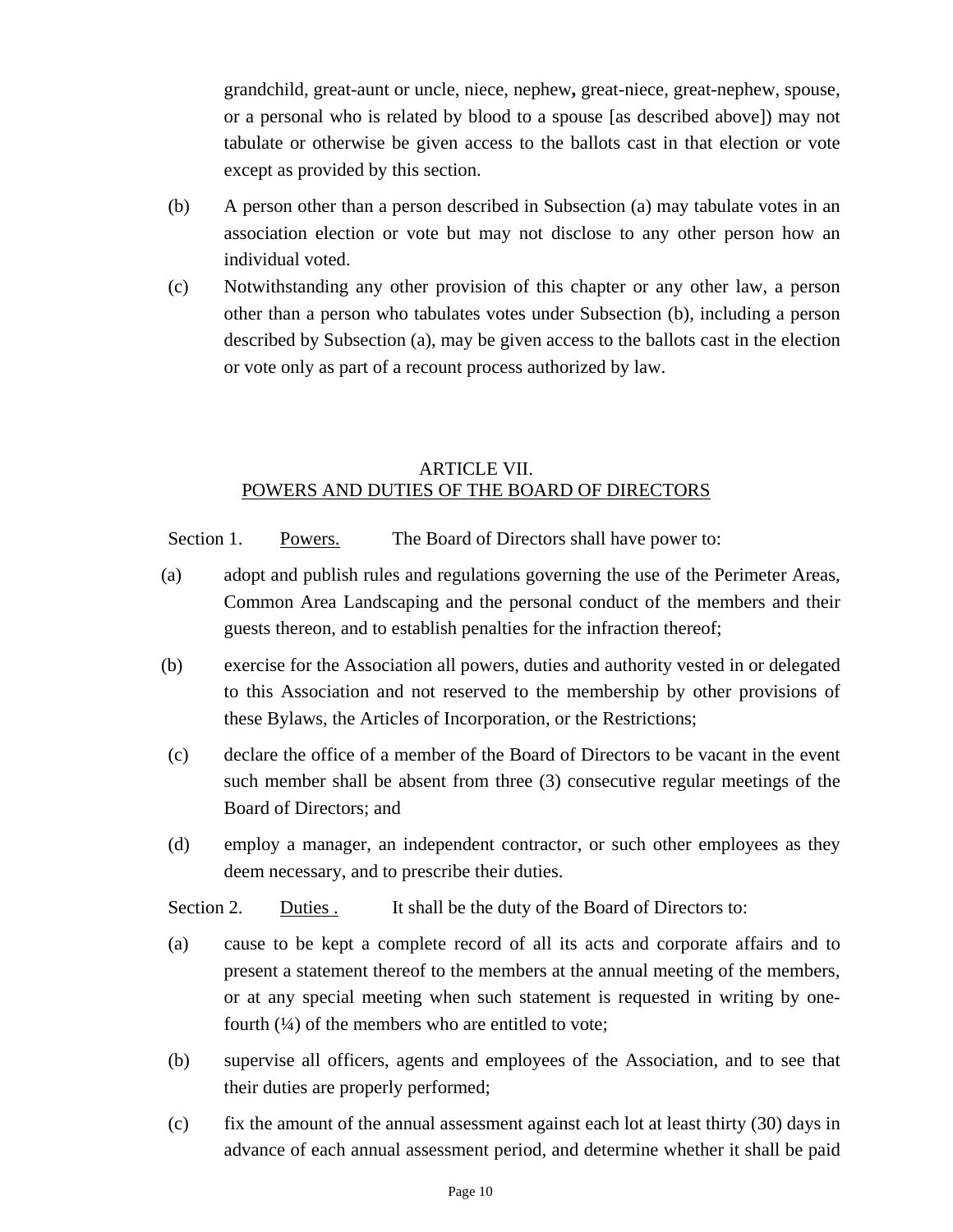in installments and when due and payable;

- (d) send written notice of each assessment to every owner subject thereto at least thirty (30) days in advance of each annual assessment period;
- (e) determine the remedies in law against any property for which assessments are not paid within two (2) months after due date;
- (f) to begin an action at law against a property owner personally obligated to pay a delinquent assessment, or grant an extension to the due date for payment upon the written request of a property owner due to hardship;
	- (1) Notice Required Before Enforcement Action. Before the Association may suspend an owner's rights to use a common area, file suit against an owner other than a suit to collect a regular or special assessment or foreclosure under an Association lien, charge an owner for property damage, or levy a fine for violation of the Restrictions or Bylaws of the Association, the Association or its agent must give written notice to the owner by certified mail, return receipt requested.
	- (2) The notice must:
		- (A) describe the violation or property damage that is the basis for the suspension action, charge, or fine and state any amount due the Association from the owner; and
		- (B) inform the owner that the owner:
			- (1) is entitled to a reasonable period to cure the violation and avoid the fine or suspension unless the owner has already been given notice and a reasonable opportunity to cure a similar violation within the preceding six (6) months;
			- (2) may request a hearing on or before the thirtieth  $(30<sup>th</sup>)$  day after the date the owner received the notice; and
			- (3) may have special rights or relief related to the enforcement action under federal law, including the Servicemembers Civil Relief Act (50 U.S.C. Section 501).
	- (3) to determine if an action at law shall be instituted against an owner obligated to pay the delinquent assessment, or to grant an extension of the due date for payment of an assessment upon the written request of an owner due to hardship:
		- (A) The Association may not foreclose an Association assessment lien if the debt securing the lien consists solely of fines assessed by the Association or attorney's fees incurred by the Association solely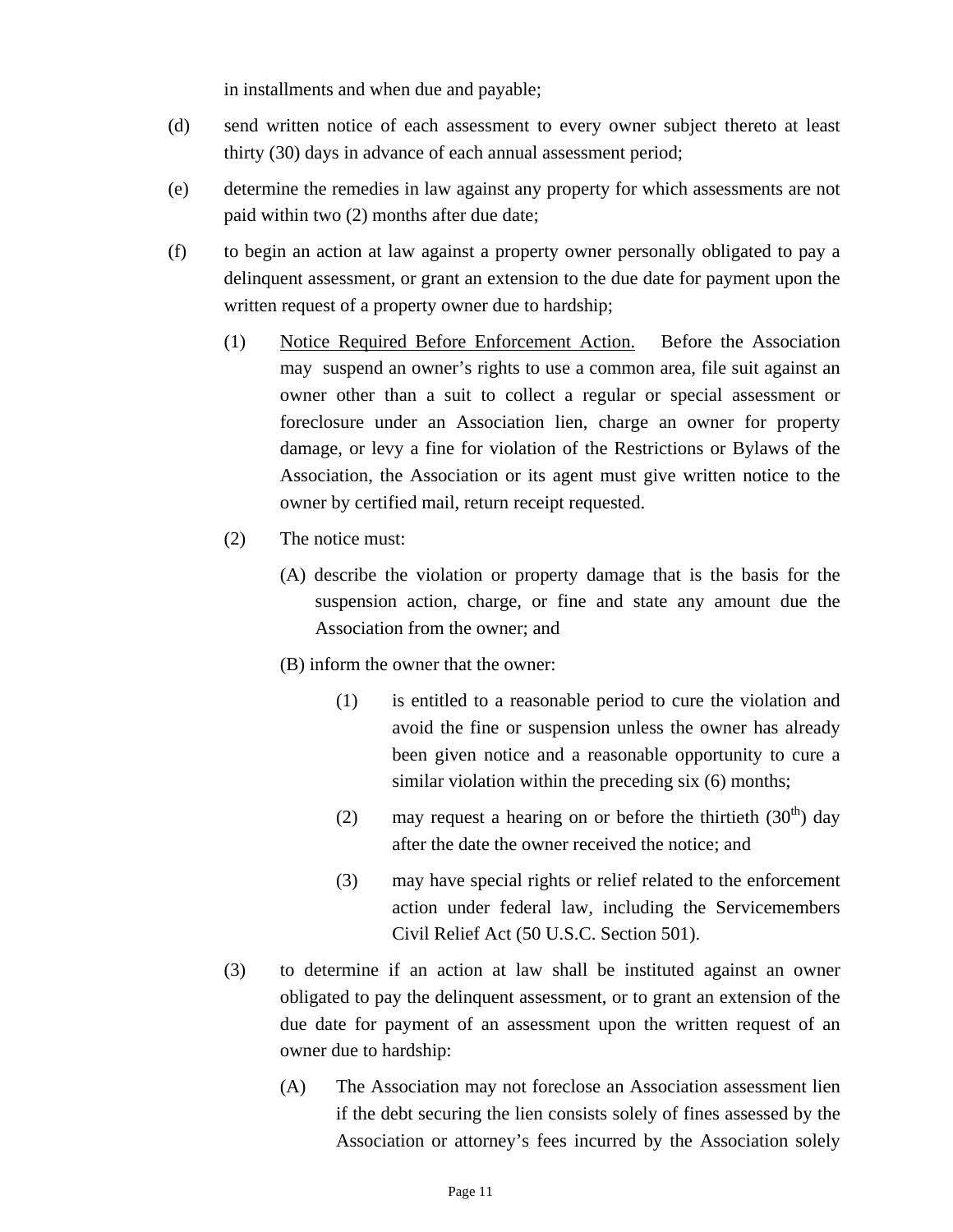associated with fines assessed by the Association;

- (B) the Association may not foreclose an Association's assessment lien on real property or commence a judicial foreclosure action unless the Association has:
	- (1) provided written notice of the total amount of the delinquency giving rise to the foreclosure to any other holder of a lien of record on the property whose lien is inferior or subordinate to the Association's lien and is evidenced by a deed of trust;
	- (2) provided the recipient of the notice of an opportunity to cure the delinquency before the sixty-first  $(61<sup>st</sup>)$  day after the date the recipient receives the notice; and
	- (3) that notice under this Subsection must be sent certified mail, return receipt requested, to the address for the lienholder shown in the deed records relating to the property that is the subject to the Associations assessment lien.
- (C) the Association may not foreclose an assessment lien unless the Association first obtains a court order in an application for expedited foreclosure under the rules adopted by the Supreme Court of Texas under Section 74.024, Texas Government Code.
- (D) Expedited foreclosure is not required under this Subsection if the owner of the property that is subject to foreclosure agrees in writing, at the time the foreclosure is sought, to waive expedited foreclosure under this Subsection. A waiver under this Subsection may not be required as a condition of the transfer of title to real property.
- (E) If the Association conducts a foreclosure sale of an owner's lot, the Association must send to the owner and to each lienholder of record, not later than the thirtieth  $(30<sup>th</sup>)$  day after the date of the foreclosure sale, a written notice stating the date and time the sale occurred and informing the owner and each lienholder of record the right of the owner and lienholder to redeem the property as hereinafter provided. The notice must be sent by certified mail, return receipt requested, to:
	- (1) the owner's last known mailing address, as reflected in the Association's records;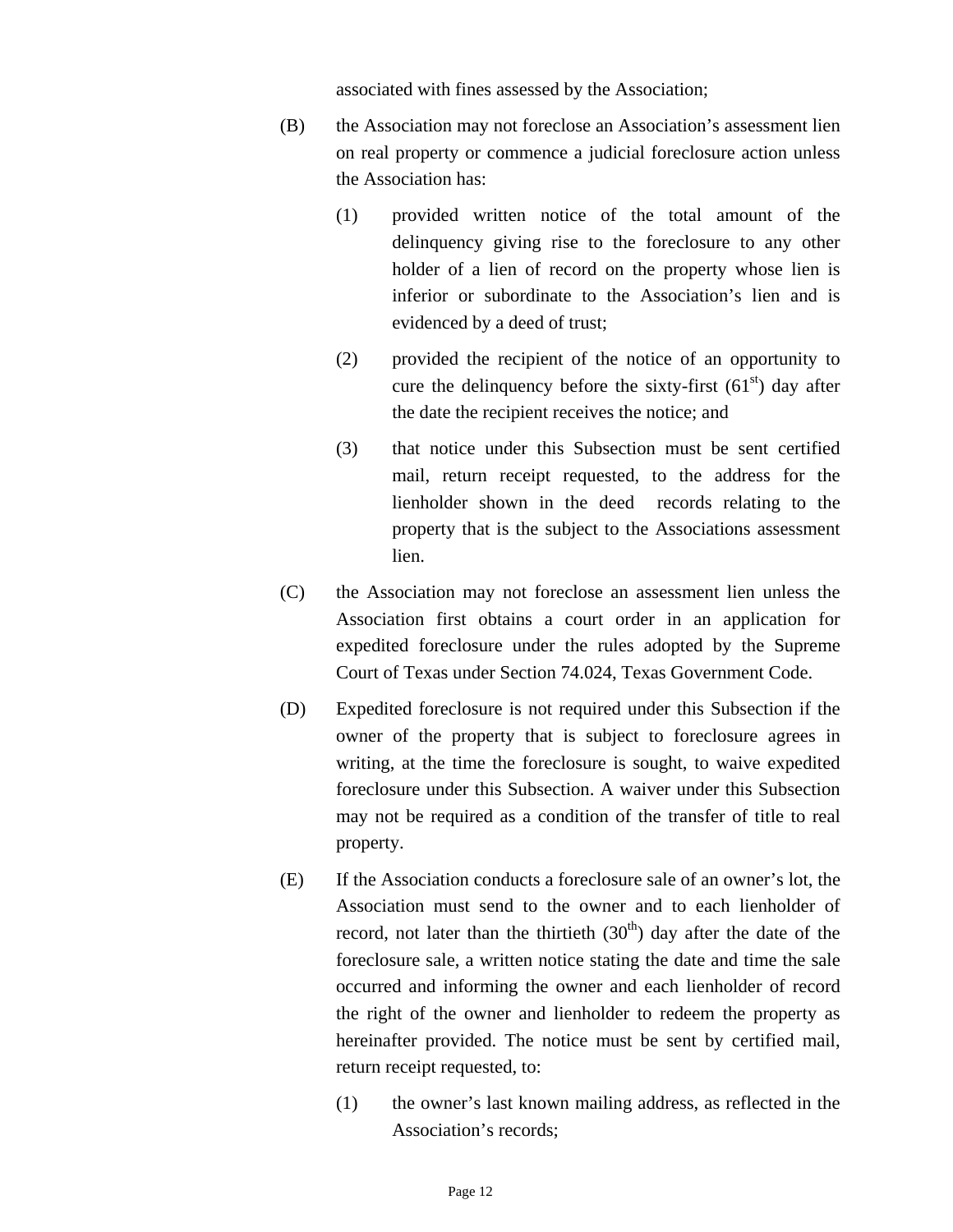- (2) the address of each holder of a lien on the property subject to foreclosure evidenced by the most recent deed of trust filed of record in the real property records of the county in which the property is located;
- (3) the address of each transferee or assignee of a deed of trust described by Subsection (2) above who has provided notice to the Association of such assignment or transfer. Notice provided by a transferee or assignee to the Association shall be in writing, shall contain the mailing address of the transferee or assignee, and shall be mailed by certified mail, return receipt requested, or by U.S. Mail with signature confirmation to the Association according to the mailing address of the Association pursuant to the most recent Management Certificate of the Association filed of record;
- (4) if a recorded instrument does not include an address for the lienholder, the Association does not have a duty to notify the lienholder as provided above;
- (5) an owner is deemed to have given approval for the Association to notify the lienholder;
- (6) not later than the thirtieth  $(30<sup>th</sup>)$  day after the date the Association sends the notice required by Subsection (3), the Association must record an affidavit in the real property records of Tarrant County, stating the date on which the notice was sent and containing a legal description of the lot. Any person is entitled to rely conclusively on the information contained in the record affidavit; and
- (7) the notice requirements of this Subsection also apply to the sale of an owner's lot by a sheriff or constable conducted as provided by a judgment obtained by the Association.
- (4) The minimum term for payment of delinquent assessments is three (3) months and a maximum of eighteen (18) months from the date of an owner's request for a payment plan. The Association is not required to enter into a payment plan with an owner who failed to honor the terms of a previous payment plan during the two (2) years following the owner's default under the previous payment plan. The Board shall determine a payment plan for each owner who is delinquent in paying regular or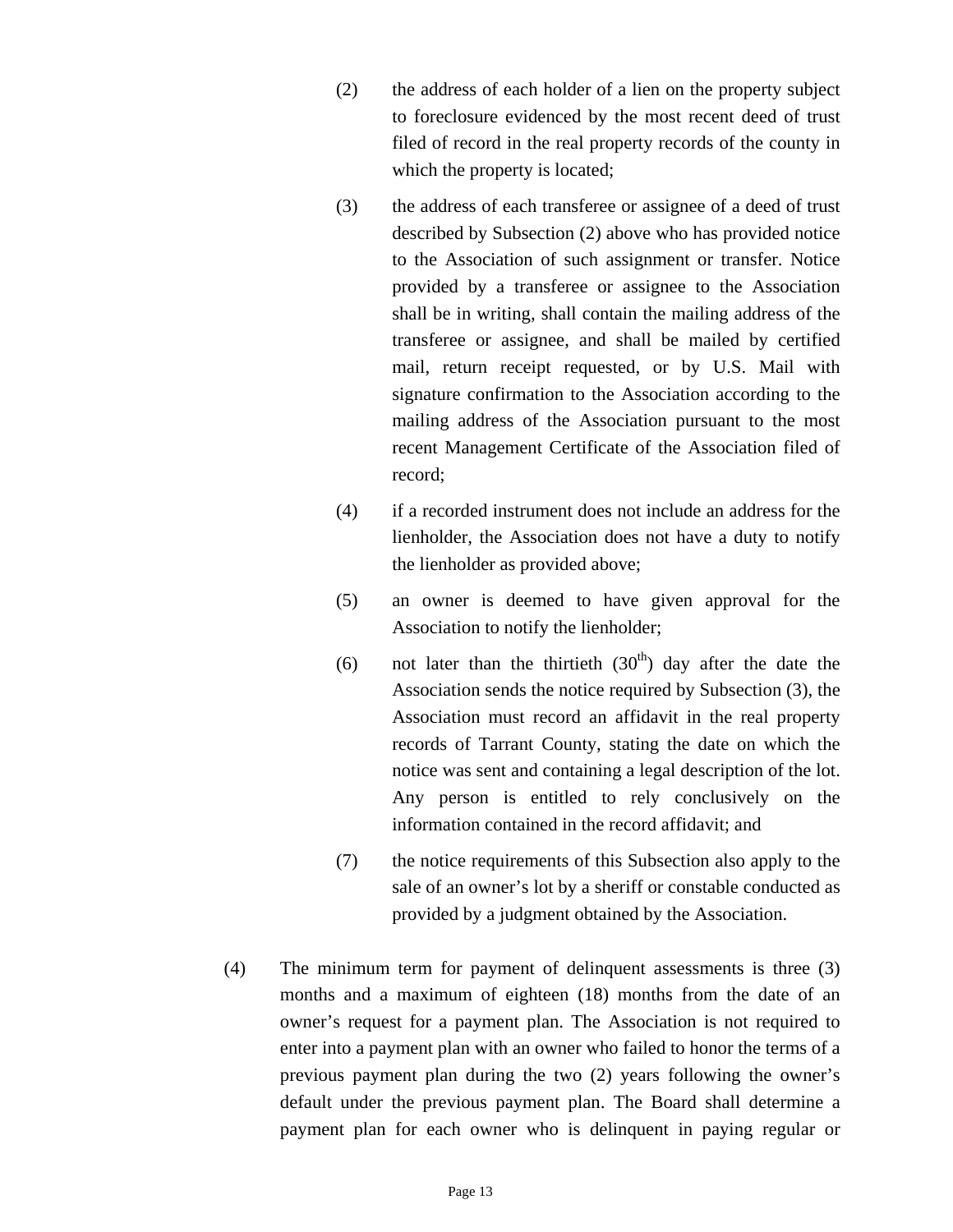special assessments or any other amount the owner owes the Association based upon the Board's judgment as to the facts of each such case, within the guideline periods stated above.

- (A) Except as provided below by Subsection (3), a payment received by the Association from an owner shall be applied to the owner's debt in the following order of priority:
	- (1) any delinquent assessment;
	- (2) any current assessment;
	- (3) any attorney's fees or third-party collection costs incurred by the Association which is associated solely with assessments or any other charge that could provide the basis for foreclosure;
	- (4) any attorney's fees incurred by the Association that are not subject to Subsection (3);
	- (5) any fines assessed by the Association; and
	- (6) any other amount owed to the Association.
- (5) If the time the Association receives a payment from an owner, the owner is in default under a payment plan entered into with the Association:
	- (A) the Association is not required to apply the payment in the order of priority specified in Subsection (4A); and
	- (B) in applying the payment, a fine assessed by the Association may not be given priority over any other amount owed to the Association.
- (6) If an owner is entitled to an opportunity to cure a violation, the owner has the right to submit a written request for a hearing to discuss and verify facts and resolve the matter in issue before a committee appointed by the Board, or before the Board if the Board does not appoint a committee.
- (7) If a hearing is to be held before a committee, the notice of such hearing shall state that the owner has the right to appeal the committee's decision to the Board by written notice to the Board.
- (8) The Board shall hold a hearing not later than the thirtieth  $(30<sup>th</sup>)$  day after the date the Board receives the owner's request for a hearing and shall notify the owner of that date, time and place of the hearing not later than the tenth  $(10<sup>th</sup>)$  day before the date of the hearing. The Board or the owner may request a postponement, and if requested, a postponement shall be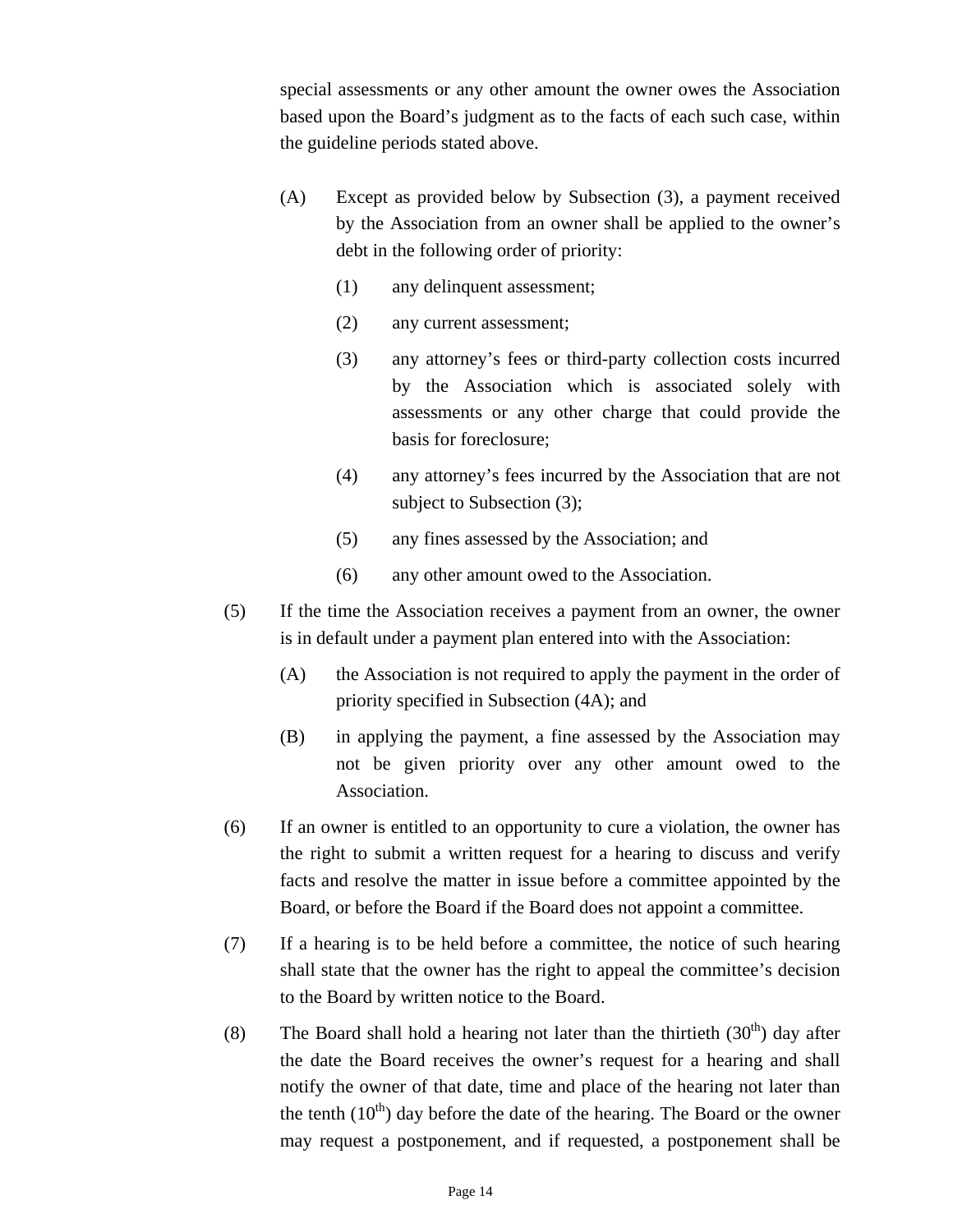granted for a period of not more than ten (10) days. Additional postponements may be granted by agreement of the parties. The owner or the Board may make an audio recording of the meeting.

- (9) The notice and hearing are not required if the Association files a suit seeking a temporary restraining order or temporary injunctive relief, or files a suit that includes foreclosure as a cause of action. If a suit is filed relating to a matter to which those measures apply, a party to the suit may file a motion to compel mediation. The notice and hearing provisions do not apply to a temporary suspension of a person's right to use common areas if the temporary suspension is the result of a violation that occurred in a common area and involved a significant and immediate risk of harm to others in the subdivision. The temporary suspension is effective until the Board makes a final determination on the suspension action after following the procedures prescribed by this Subsection.
- (10) The Association may collect reimbursement of reasonable attorney's fees and other reasonable costs incurred by the Association relating to collecting amounts, including damages, due to the Association for enforcing restrictions or the Bylaws of the Association only if the owner is provided a written notice that attorney's fees and costs will be charged to the owner if the delinquency or violation continues after a date certain stated in the notice.
- (11) An owner is not liable for attorney's fees incurred by the Association relating to the notice referred to in Subsection (3) if the attorney's fees are incurred before the conclusion of the hearing, or if the owner does not request a hearing before the date by which the owner must request a hearing. The owner's presence is not required to hold a hearing requested under Subsection (3) above.
- (12) All attorney's fees, costs, and other amounts collected from an owner shall be deposited into an account maintained at a financial institution in the name of the Association. Only members of the Board or its managing agent may be signatories on the account.
- (13) Upon written request from an owner, the Association shall provide copies of invoices for attorney's fees and other costs relating only to the matter for which the Association seeks reimbursement of fees and costs.
- (14) The notice provisions of Subsection (3) do not apply to a counterclaim of the Association in a lawsuit brought against the Association by an owner."
- (g) issue, or to cause an appropriate officer to issue, upon demand by any person, a certificate setting forth whether or not any assessment has been paid. A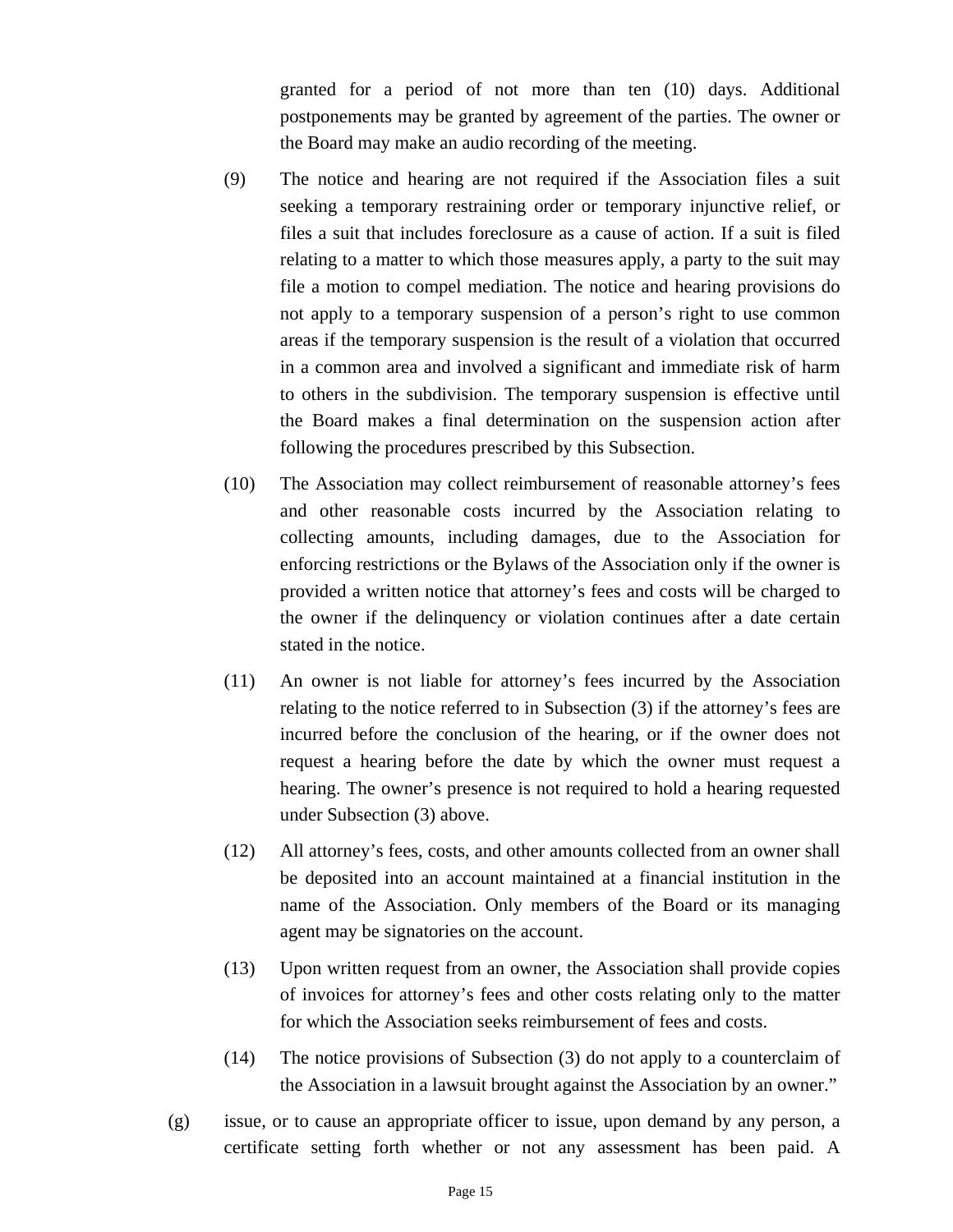reasonable charge may be made by the Board for the issuance of these certificates. If a certificate states an assessment has been paid, such certificates shall be conclusive evidence of such payment;

- (h) procure and maintain adequate liability and hazard insurance on property owned by the Association (adequate insurance is based solely on the judgment of the majority of the Board of Directors);
- (i) cause all officers or employees having fiscal responsibilities to be bonded, as it may deem appropriate;
- (j) cause to be maintained the Common Area Landscaping and Designated Public Properties to the extent provided in the recorded Covenants for the Properties;
- (k) promote beautification of Forest Glenn Phase I and subsequent Phases, determine areas to be maintained by the Association, gather bids for maintenance of those areas, create acceptance criteria for the proposals, administer the maintenance of the area upon acceptance, and identify deed restriction violations and be responsible to take action to clear said restriction violations;
- (l) monitor and support or oppose community issues which could affect the stability of property value, beauty and safety of Forest Glenn Phase I and subsequent Phases, interact with city maintenance, fire and police departments to ensure services are fairly distributed to Forest Glenn Phase I and subsequent Phases that are significant to the interests of Forest Glenn Phase I and subsequent Phases, and stay informed on the current issues that are being considered by the City Council; and
- (m) propose and secure such amendments to, or adoption of, Bylaws that comply with or put into effect amendments to, or changes in, the Texas Property Code that are expressly stated by the Texas Legislature when they become effective, or as soon as reasonably possible, after the effective date of such legislation.

Section 3. Environmental.

- (a) The Association shall *not* pass, include or enforce a Bylaw or other provision that prohibits an owner from:
	- (1) implementing measures promoting solid-waste composting of vegetation, including grass clippings, leaves, or brush, or leaving grass clippings uncollected on grass;
	- (2) installing rain barrels or a rainwater harvesting system; or
	- (3) implementing efficient irrigation systems, including underground drip or other drip systems.
- (b) A provision that violates Subsection (a) is void.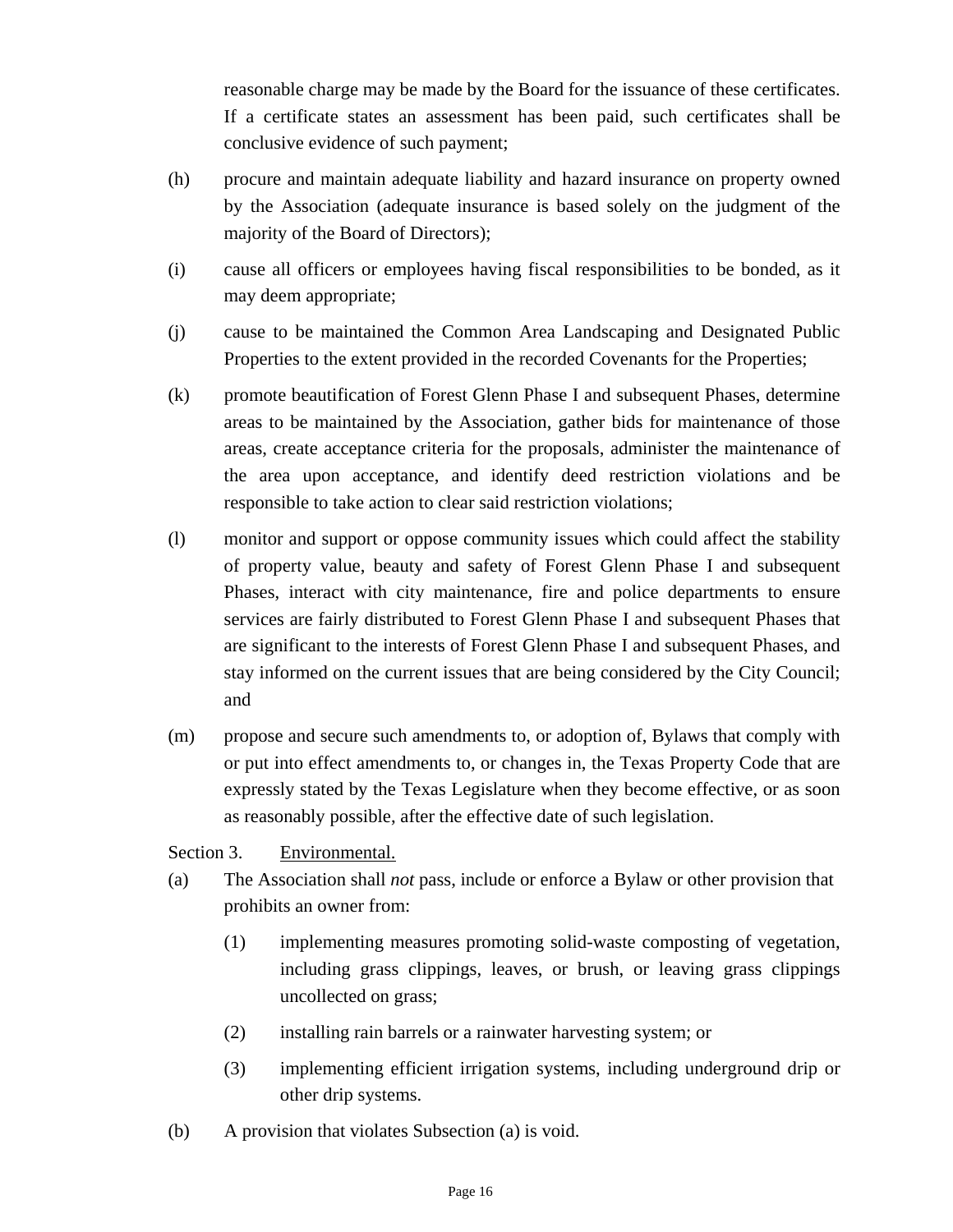- (c) The Association *may* restrict the type of turf used by a property owner in the planting of new turf to encourage or require water-conserving turf.
- (d) This section does not:
	- (1) restrict the Association from regulating the requirements, including size, type, shielding, and materials, for the location of a composting device if the restriction does not prohibit the economic installation of the device on the owner's lot where there is reasonably sufficient area to install the device;
	- (2) prohibit the Association from regulating the installation of efficient irrigation systems, including establishing visibility limitations for aesthetic purpose;
	- (3) prohibit the Association from regulating the installation or use of gravel, rocks or cacti;
	- (4) restrict the Association from regulatory yard and landscape maintenance if the restriction or requirements do not restrict or prohibit turf or landscaping design that promotes water conservation;
	- (5) restrict the Association from regulating the size, type, and shielding of, and the materials used in the construction of, a rain barrel or rainwater harvesting device, or other appurtenance that is located on the side of a house or at any other location that is visible from a street, another lot, or common area if:
		- (A) the restriction does not prohibit the economic installation of the device or appurtenance on the owner's lot; and
		- (B) there is a reasonably sufficient area on the owner's lot on which to install the device or appurtenance;

Section 4. Display of Political Signs.

- (a) The Association may *not* adopt or enforce a restrictive covenant, bylaw or policy that prohibits an owner from displaying on the owner's lot one or more signs advertising a political candidate or ballot item for an election:
	- (1) on or after the ninetieth  $(90<sup>th</sup>)$  day before the date of the election to which the sign relates; or
	- (2) before the tenth  $(10<sup>th</sup>)$  day after that election date;
- (b) This section does *not* prohibit the enforcement or adoptions of a covenant or bylaw that prohibits a sign that:
	- (1) contains roofing material, siding, paving materials, flora, or one or more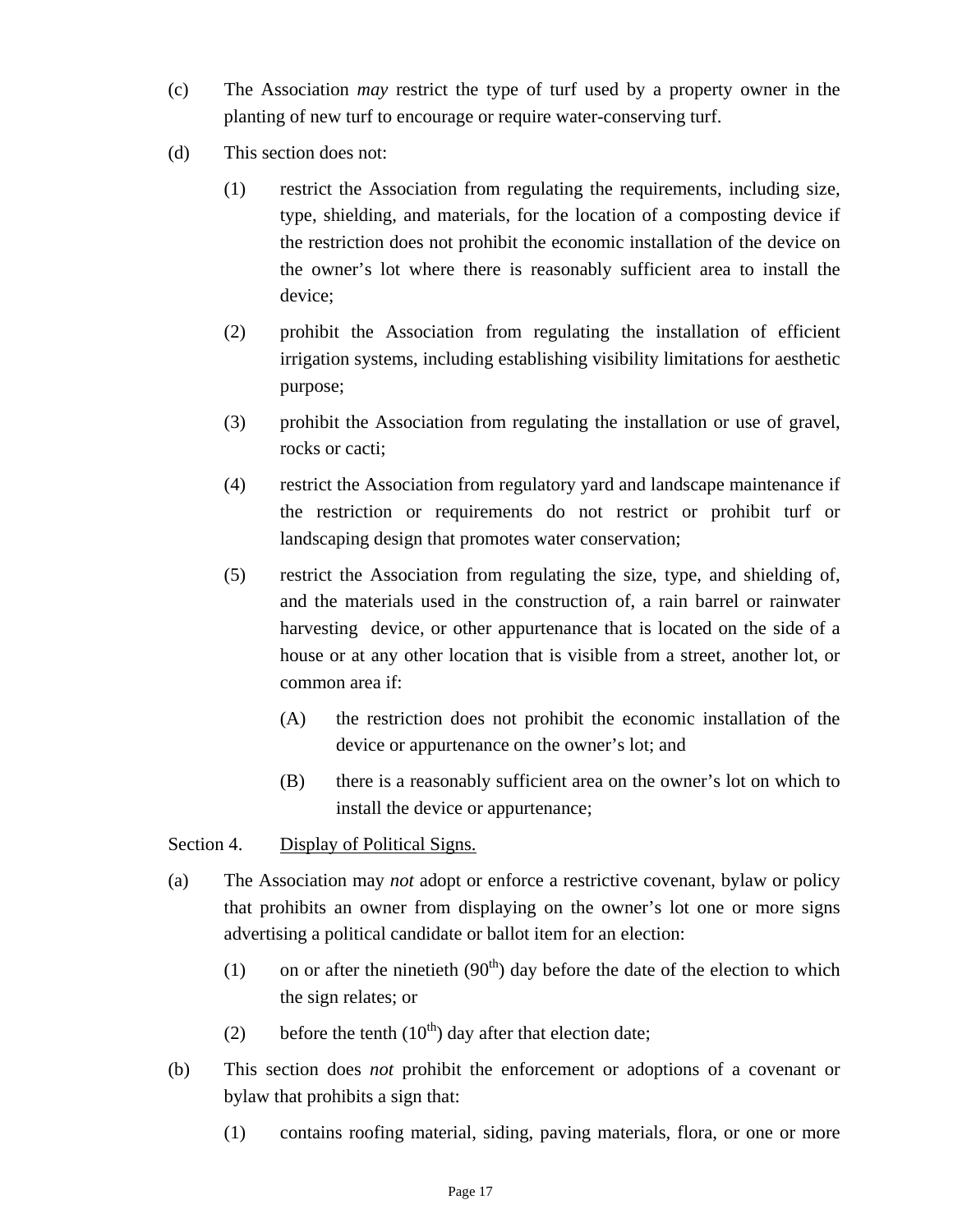balloons or lights, or any other similar building, landscaping, or nonstandard decorative component; and

- (2) is attached in any way to plant material, a traffic control device, a light, a trailer, a vehicle, or any other existing structure or object;
- (3) including the painting of architectural surfaces;
- (4) threatens the public health or safety;
- $(5)$  is larger than four (4) feet by six (6) feet;
- (6) violates a law;
- (7) contains language, graphics, or any display that would be offensive to the ordinary person; or
- (8) is accompanied by music or other sounds or by streamers or is otherwise distracting to motorists;
- (c) The Association may remove a sign displayed in violation of a restrictive covenant or bylaw permitted by this Section.

## Section 5. Regulation of Solar Devices.

- (a) In this Section:
	- (1) "solar energy device" means a system or series of mechanisms designed primarily to provide heating or cooling or to produce electrical or mechanical power by collecting and transferring solar-generated energy. The term includes a mechanical or chemical device that has the ability to store solar-generated energy for use in heating, cooling, or in the production of power.
- (b) Except as otherwise provided below, the Association may not include or enforce a provision in a dedicatory instrument or bylaw that prohibits or restricts an owner from installing a solar energy device.
- (c) A provision that violates Subsection (b) is void.
- (d) The Association may include or enforce a provision in a dedicatory instrument or bylaw that prohibits a solar energy device that:
	- (1) as adjudicated by a court:
		- (A) threatens the public health or safety; or
		- (B) violates a law;
	- (2) is located on property owned or maintained by the Association;
	- (3) is located on property owned in common by the members of the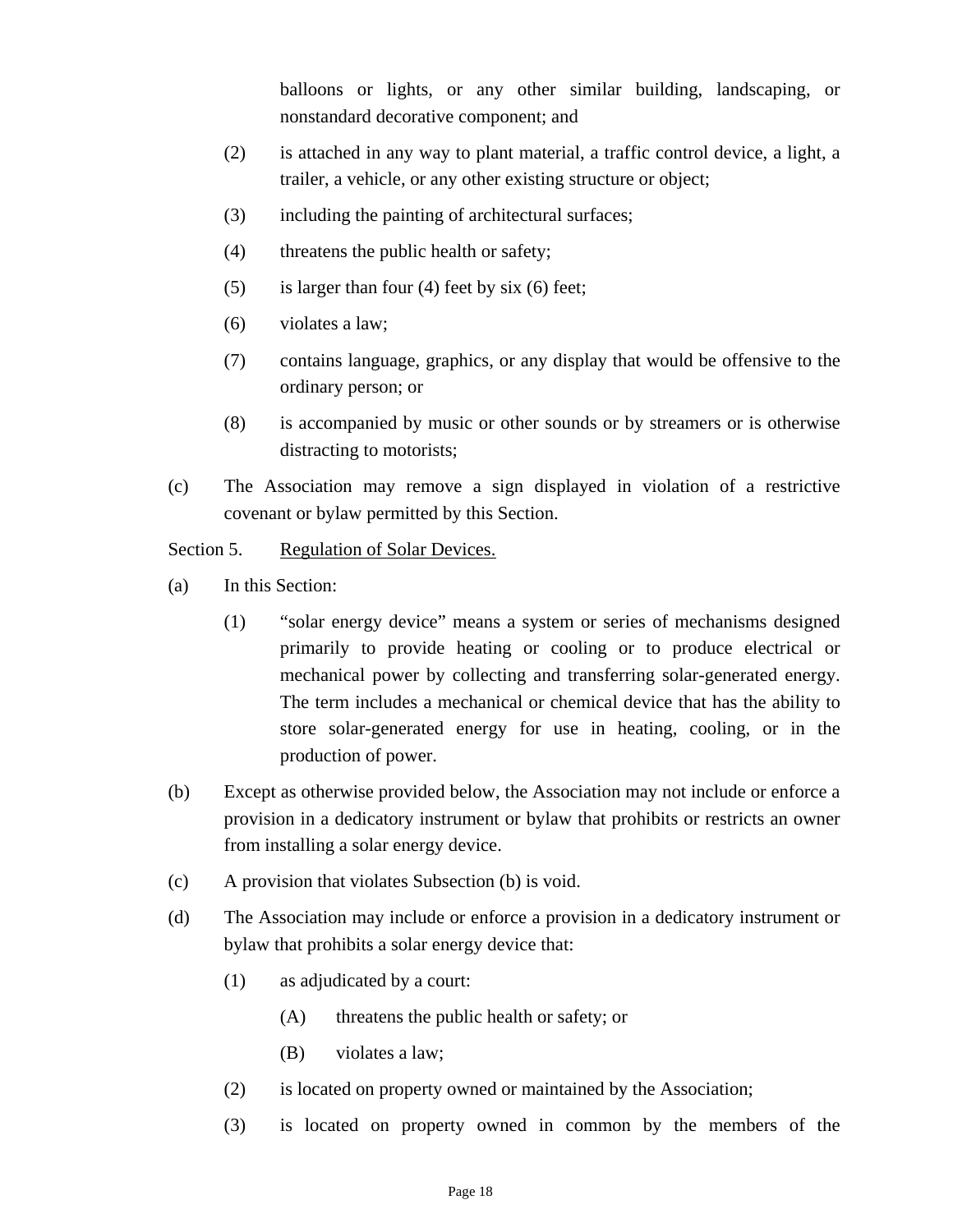Association;

- (4) is located in an area on the owner's lot other than:
	- (A) on the roof of the home or of another structure allowed under a dedicatory instrument; or
	- (B) in a fenced yard or patio owned and maintained by the property owner;
- (5) if mounted on the roof of the home:
	- (A) in a portion of the roof not visible from the front of the home or street that fronts the home; and extends no higher than or beyond, the roofline;
	- (B) is located in an area other than an area designated by the Association, unless the alternate location increases the estimated annual energy production of the device, as determined by using publicly available modeling tool provided by the National Renewable Energy Laboratory, by more than ten percent (10%) above the energy production of the device if located in an area designated by the Association;
	- (C) does not conform to the slope of the roof and has a top edge that is not parallel to the roofline; or
	- (D) has a frame, a support bracket, or visible piping or wiring that is not in a silver, bronze, or black tone commonly available in the marketplace;
- (6) if located in a fenced yard or patio, is taller than the fence line;
- (7) as installed, voids material warranties; or
- (8) was installed without prior approval by the Association or by a committee created in for such a purpose that provides decisions within a reasonable period of time or within a specified period.

Section 6. Use of Certain Roofing Materials. The Association may not prohibit or restrict an owner from installing roofing shingles that:

- (a) are designed primarily to:
	- (1) be wind and hail resistant;
	- (2) provide heating and cooling efficiencies greater than those provided by customary composite shingles; or
	- (3) provide solar generation capabilities; and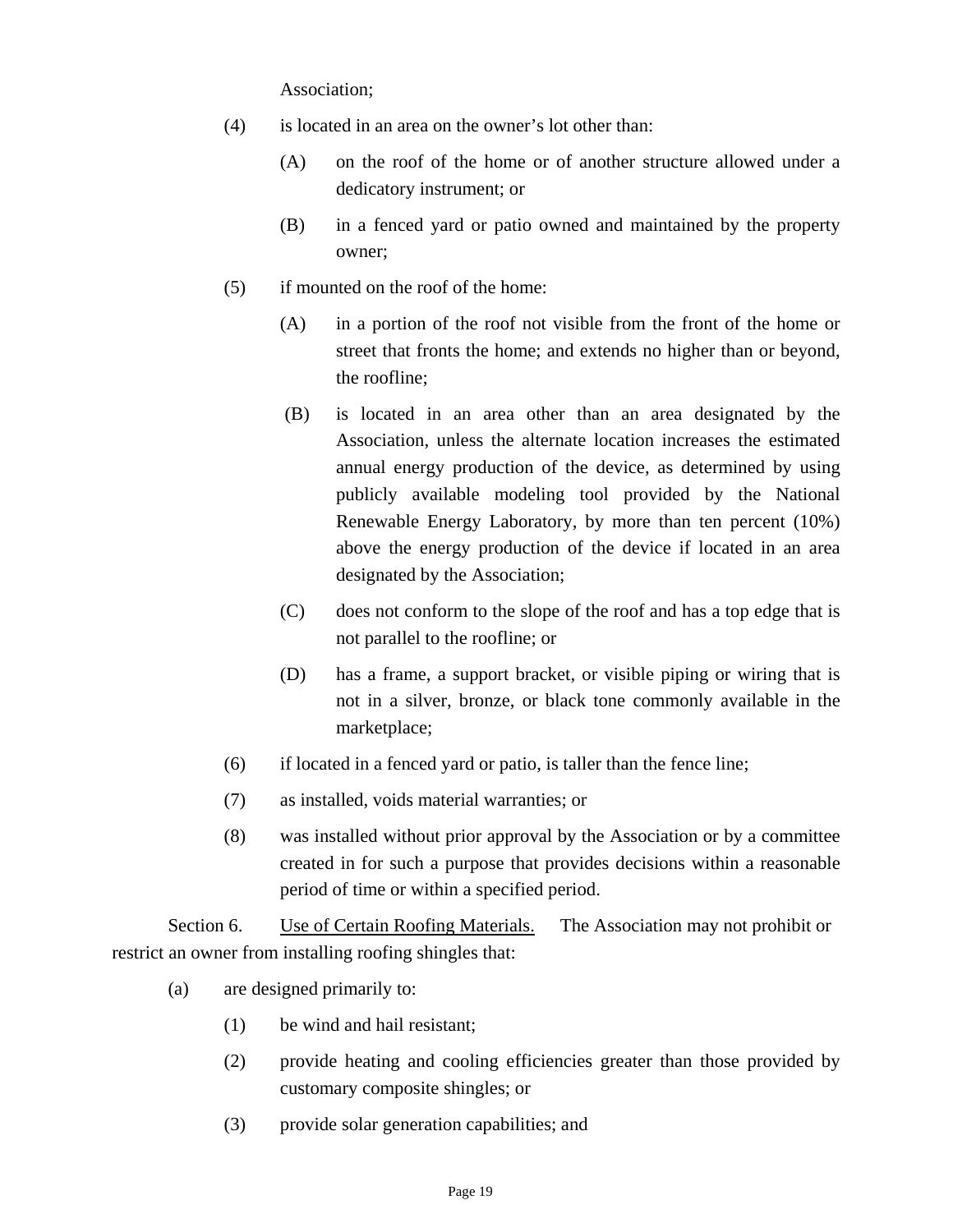- (4) when installed:
	- (A) resemble the shingles used or otherwise authorized for use on property in the subdivision;
	- (B) are more durable than and are of equal or superior quality to the shingles described in Subsection (A); and
	- (C) match the aesthetics of the property surrounding the owner's property.

## Section 7. Flag Display.

- (a) The Association may not, except as provided below, adopt or enforce a dedicatory instrument provision that prohibits, restricts, or has the effect of prohibiting or restricting an owner from the display of:
	- (1) the flag of the United States of America;
	- (2) the flag of the State of Texas; or
	- (3) an official or replica flag of any branch of the United States armed forces.
- (b) The Association may adopt or enforce reasonable provisions:
	- (1) that require:
		- (A) the flag of the United State be displayed in accordance with Title 4 U.S.C. Sections 5-10;
		- (B) the flag of the State of Texas be displayed in accordance with Chapter 3100, Texas Government Code;
		- (C) a flagpole attached to a dwelling or a freestanding flagpole be constructed of permanent, long-lasting materials, with a finish appropriate to the materials used in the construction of the flagpole and harmonious with the dwelling;
		- (D) the display of a flag, or the location and construction of the supporting flagpole, to comply with applicable zoning ordinances, easements, and setbacks of record; and
		- (E) a displayed flag and the flagpole on which it is flown be maintained in good condition and that any deteriorated flag or deteriorated or structurally unsafe flagpole be repaired, replaced, or removed;
	- (2) that regulate the size, number, and location of flagpoles on which flags are displayed, except that the regulation may not prevent the installation or erection of at least one flagpole per property that is not more than 20 feet in height;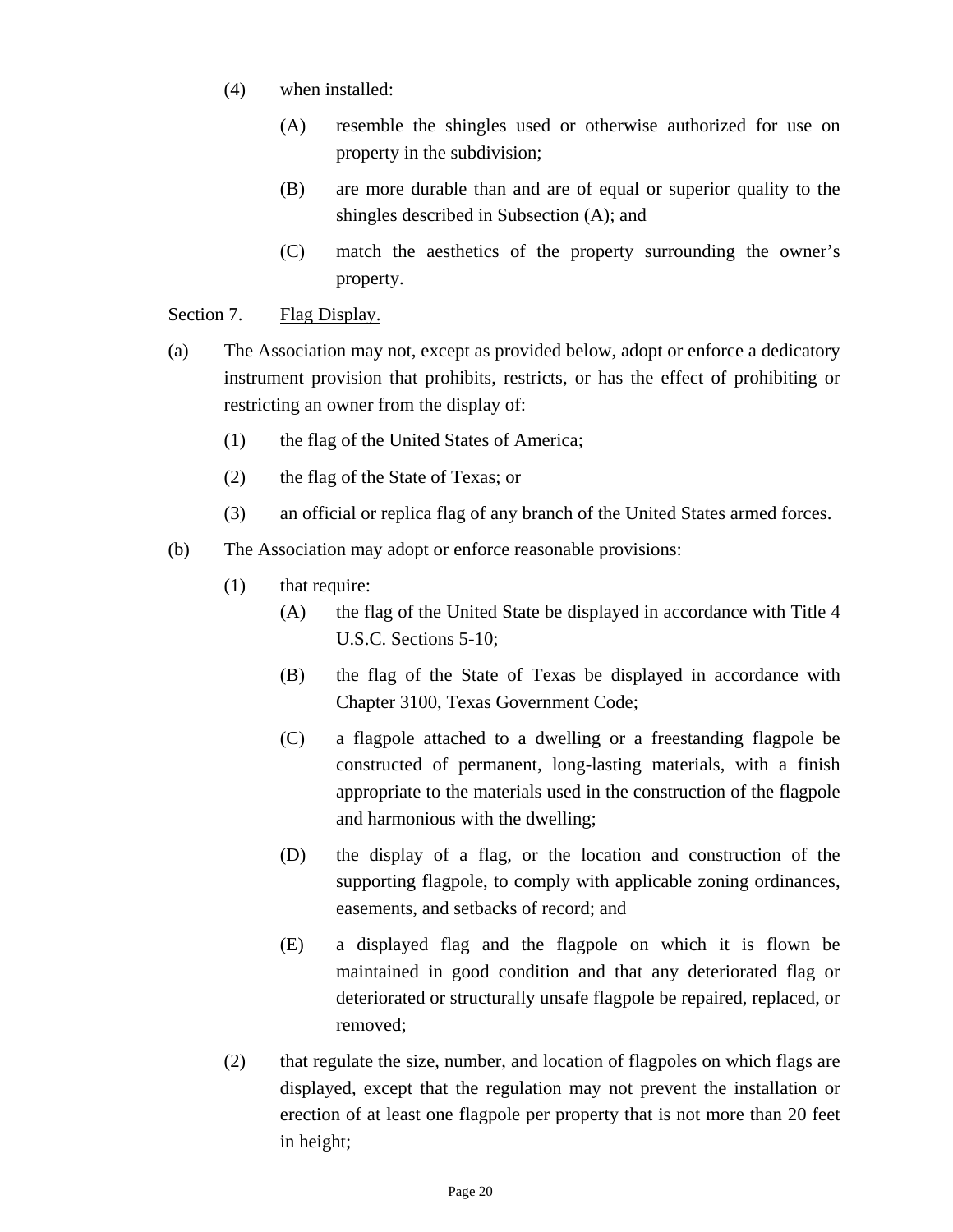- (3) that govern the size of a displayed flag;
- (4) that regulate the size, location, and intensity of any lights used to illuminate a displayed flag;
- (5) that impose reasonable restrictions to abate the noise caused by an external halyard of a flagpole; or
- (6) that prohibit a property owner from locating a displayed flag or flagpole on property that is:
	- (A) owned or maintained by the Association; or
	- (B) owned in common by the members of the Association.

Section 8. Display of Certain Religious Items.

- (a) Except as otherwise provided by this section, the Association may not enforce or adopt a restrictive covenant that prohibits a property owner or resident from displaying or affixing on the entry to the owner's or resident's dwelling one or more religious items the display of which is motivated by the owner's or resident's sincere religious belief.
- (b) This section does not prohibit the enforcement or adoption of a covenant that, to the extent allowed by the constitution of Texas and the United States, prohibits the display or affixing of a religious item on the entry to the owner's or resident's dwelling that:
	- (1) threatens the public health or safety;
	- (2) violates a law;
	- (3) contains language, graphics, or any display that is patently offensive to a passerby;
	- (4) is in a location other than the entry door or door frame or extends past the outer edge of the door frame of the owner's or resident's dwelling; or
	- (5) individually or in combination with each other religious item displayed or affixed on the entry door or door frame has a total size of greater than 25 square inches.
- (c) Except as otherwise provided by this section, this section does not authorize an owner or resident to use a material or color for an entry door or door frame of the owner's or resident's dwelling or make an alteration to the entry door or door frame that is not authorized by the restrictive covenants governing the dwelling.
- (d) The Association may remove an item displayed in violation of a restrictive covenant permitted by this section.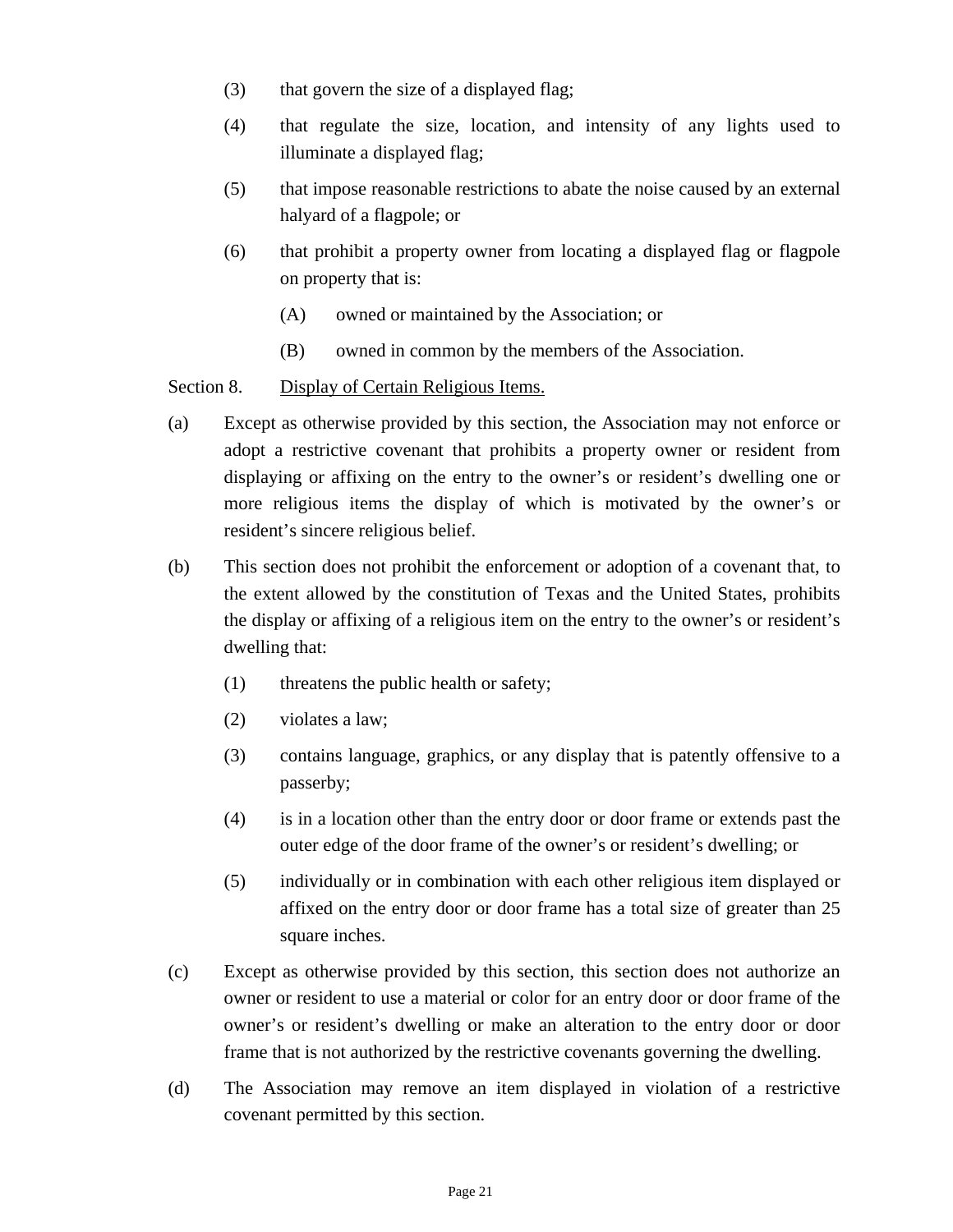## ARTICLE VIII. OFFICERS AND THEIR DUTIES

Section 1. Enumeration of Officers. The officers of this Association shall be a president and vice-president, who shall at all times be members of the Board of Directors, a secretary, and a treasurer, and such other officers as the Board may, from time-to-time, by resolution create.

Section 2. Election of Officers. The election of officers shall take place at the first meeting of the Board of Directors following each annual meeting of the members.

Section 3. Term. The officers of this Association shall be elected annually by the Board and each shall hold office for one (1) year, unless he/she shall sooner resign, or shall be removed, or otherwise disqualified to serve.

Section 4. Special Appointments. The Board may elect such other officers or agents as the affairs of the Association may require, each of whom shall hold office for such period, have such authority, and perform such duties as the Board may, from time-to-time, determine.

Section 5. Resignation and Removal. Any officer maybe removed from office with or without cause by the Board. Any officer may resign at any time giving written notice to the Board, the president or secretary. Such resignation shall take effect on the date of receipt of such notice at any later time specified therein, and unless otherwise specified therein, the acceptance of such resignation shall not be necessary to make if effective.

Section 6. Vacancies. A vacancy in any office may be filled by appointment by the Board. The officer appointed to such vacancy shall serve for the remainder of the term of the officer he/she replaces.

Section 7. Multiple Offices. The offices of secretary and treasurer may be held by the same person. No person shall simultaneously hold more than one of any of the other offices except in the case of special offices created pursuant to Section 4. of this Article.

Section 8. Duties. The duties of the officers are as follows:

- (a) President. The president shall preside at all meetings of the Board of Directors; shall see that orders and resolutions of the Board are carried out; shall sign all leases, mortgages, deeds, and other written instruments, and shall co-sign all promissory notes;
- (b) Vice-President. The vice-president shall act in the place and stead of the president in the event of his/her absence, inability or refusal to act, and shall exercise and discharge such other duties as may be required of him/her by the Board;
- (c) Secretary. The secretary shall record the votes and keep the minutes of all meetings and proceedings of the Board and of the members; keep the corporate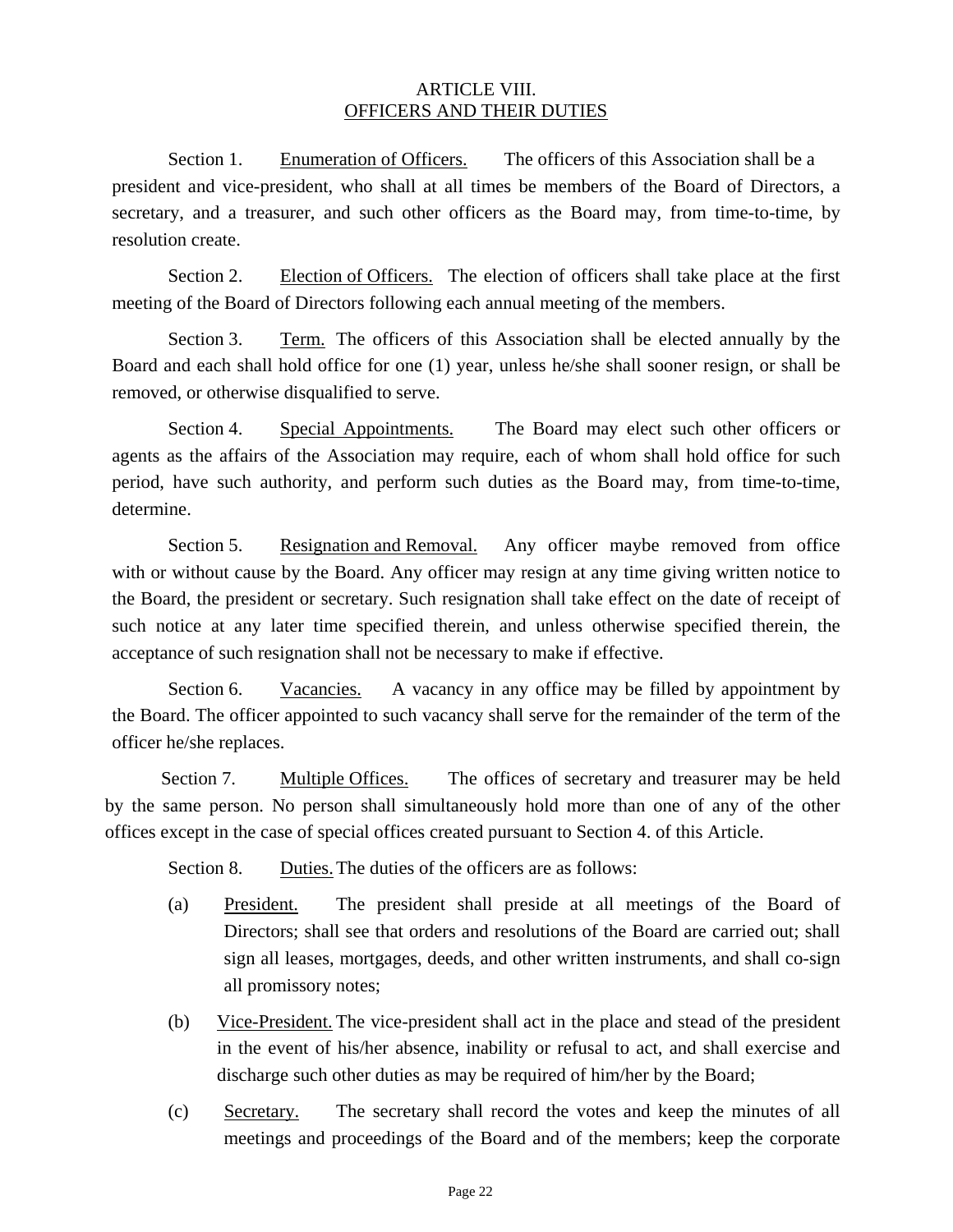seal of the Association and affix it on all papers requiring said seal; serve notice of meetings of the Board and of the members; keep appropriate current records showing the members of the Association, together with their addresses, and shall perform such other duties as required by the Board;

(d) Treasurer. The treasurer shall receive and deposit in appropriate bank accounts all monies of the Association, and shall disburse such funds as directed by resolution of the Board of Directors; shall sign all checks, and co-sign all promissory notes of the Association; keep proper books of account; cause an annual statement of the Association books, which may be audited or unaudited as the Board of Members may determine to be made by a certified public accountant at the completion of each fiscal year; and shall prepare an annual budget and a statement of income and expenditures to be presented to the membership at its regular meeting, and deliver a copy of each to the members. The day-to-day responsibility to be delegated to an outside bookkeeping service subject to the approval of the Board of Directors.

### ARTICLE IX. COMMITTEES

The Board of Directors shall also serve as the Architectural Control Committee, as provided in the Restrictions. In addition, the Board of Directors shall appoint other committees as deemed appropriate in carrying out its purpose.

## ARTICLE X. BOOKS AND RECORDS

Section 1. The Association shall make the books and records of the Association, including financial records, open to and reasonably available for examination by an owner, or a person designated in a writing signed by the owner as the owner's agent, attorney, or certified public accountant. An owner is entitled to obtain from the Association copies of information contained in the books and records.

Section 2. Except as otherwise hereafter provided in this Article X, an attorney's files and records relating to the Association, excluding invoices requested by an owner, are not records of the Association and are not subject to inspection by the owner or production in a legal proceeding. If a document in an attorney's files and records relating to the Association would be responsive to a legally authorized request to inspect or copy Association documents, the document shall be produced by using a copy from the attorney's files and records if the association has not maintained a separate copy of the document. This section does not require production of a document that constitutes attorney work product or that is privileged as an attorney-client communication.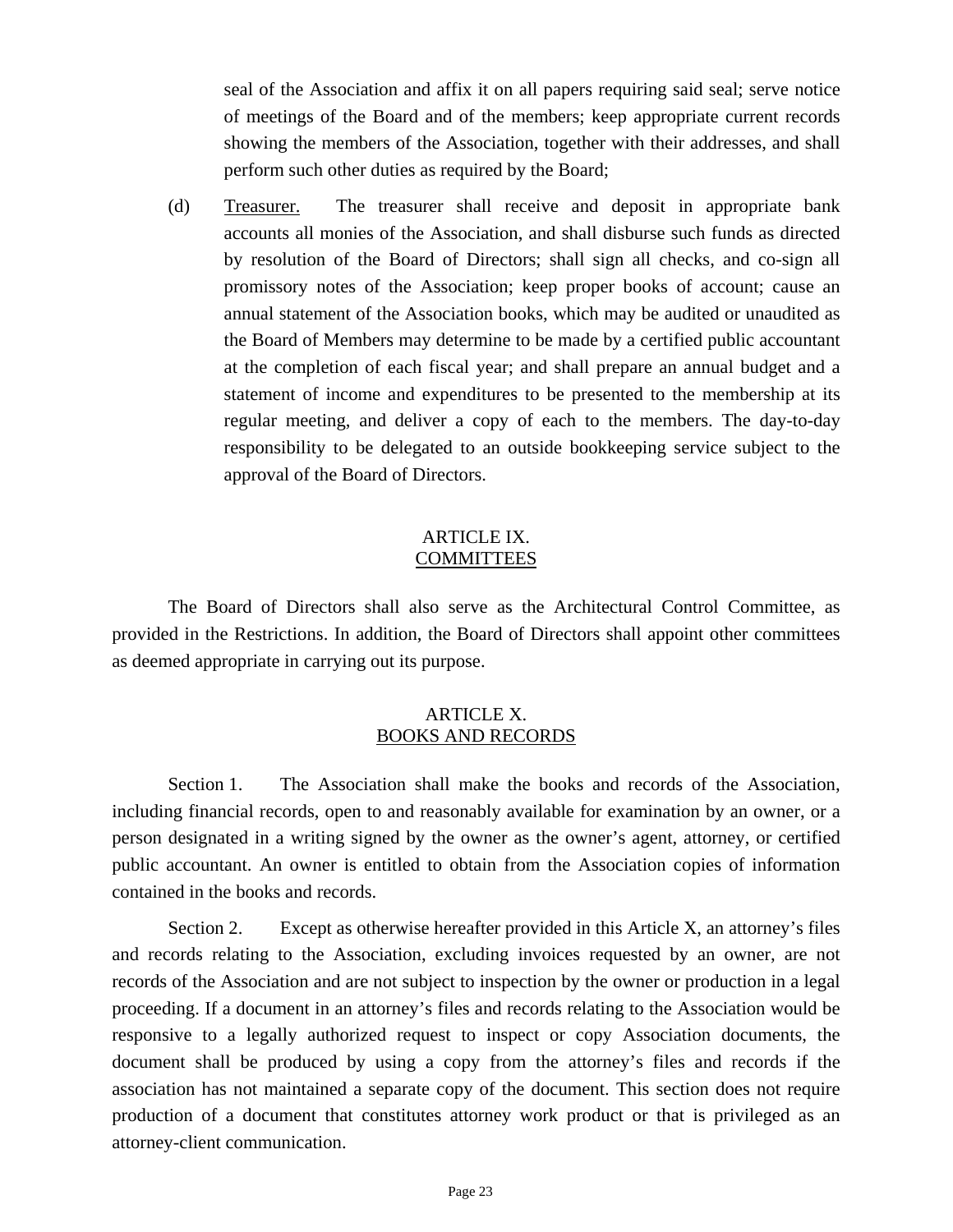Section 3. An owner or the owner's authorized representative described in Section 1. must submit a written request for access or information by certified mail, with sufficient detail describing the Association's books and records requested, to the mailing address of the Association or its authorized representative as reflect on the most current Management Certificate of the Association filed of public record. The request must contain an election to either inspect the books and records before obtaining copies, or to have the Association forward copies of the requested books and records, and:

- (a) if an inspection is requested, the Association, on or before the tenth  $(10<sup>th</sup>)$  business day after the Association receives the request, shall send written notice of dates during normal business hours that the owner may inspect the requested books and records to the extent such books and records are in the possession, custody, or control of the Association; or
- (b) if copies of the identified books and records are requested, the Association shall, to the extent those books and records are in the possession, custody, or control of the Association, produce the requested books and records for the requesting party on or before the tenth (10th) business day after the date the Association received request; or
- (c) state a date by which the information will be available to the requesting party, which date shall not be later than the fifteenth (15th) business day after the date notice under this subsection is given;
- (d) if an inspection is requested or required, the inspection shall take place a mutually agreed time during normal business hours, and the requesting party shall identify the books and records for the Association to copy and forward to the requesting party;
- (e) The Association may produce books and records requested under this section in hard copy, electronic, or other format reasonably available to the Association;
- (f) The Association may charge an owner requesting copies of the Association's books and records a cost for providing the same (which is the same cost made by the State of Texas, pursuant to Title 1, Section 70.3, Texas Administrative Code) which shall be:
	- (1) Diskette \$1.00;
	- (2) Magnetic tape actual cost;
	- (3) Data cartridge actual cost;
	- (4) Tape cartridge actual cost;
	- (5) Rewritable CD (CD-RW) \$1.00;
	- (6) Non-rewritable CD (CD-R) \$1.00;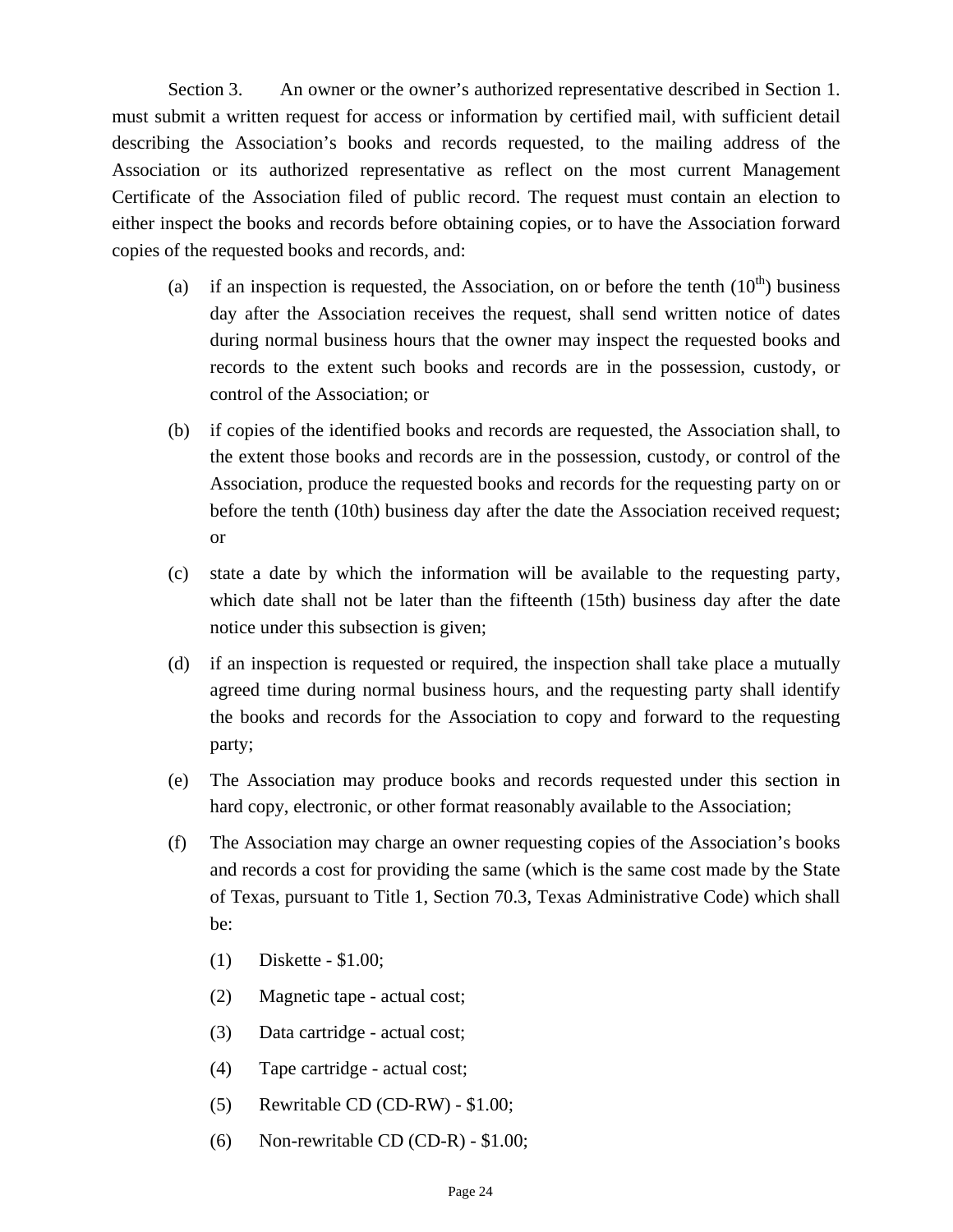- (7) Digital video disc (DVD) \$3.00;
- (8) JAZ drive actual cost;
- (9) Other electronic media actual cost;
- (10) VHS video cassette \$2.50;
- (11) Audio cassette \$1.00;
- (12) Oversized paper copy (e.g.: 11 inches by 17 inches, greenbar, bluebar, not including maps and photographs using speciality paper [*see also §70.9 of this title*]) - \$.50; and
- (13) Specialty paper (e.g.: Mylar, blueprint, blueline, map, photographic) actual cost.
- (g) The Association may charge an owner \$15.00 per hour for the compilation, production, or reproduction of information requested by the owner. The Association may require an advance payment of the estimated costs of compilation, production and reproduction of the requested information. If the estimated costs are lesser or greater than the actual costs, the Association shall submit a final invoice to the owner on or before the thirtieth  $(30<sup>th</sup>)$  business day after the date the information is delivered. If the final invoice includes additional amounts due from the owner, the additional amounts, if not reimbursed to the Association before the thirtieth  $(30<sup>th</sup>)$ business day after the date the invoice is sent to the owner, may be added to the owner's account as an assessment. If the estimated costs exceed the final invoice amount, the owner is entitled to a refund, which shall be issued to the owner not later than the thirtieth  $(30<sup>th</sup>)$  business day after the date the invoice is sent to the owner.
- (h) The Association must use estimated costs using the amounts prescribed by Subsection (f) above.
- (i) Except as provided below, and to the extent the information is provided in meeting minutes, the Association is not required to release or allow inspection of any books or records that identify the violation of any dedicatory instrument violation history of an individual owner of the Association, an owner's personal financial information, including records of payment or nonpayment of amounts due the Association, an owner's contact information, other than the owner's address. Information may be released in an aggregate or summary manner that would not identify an individual property owner.
- (j) The books and records described by shall be released or made available for inspection if:
	- (1) the express written approve of the owner whose records are the subject of the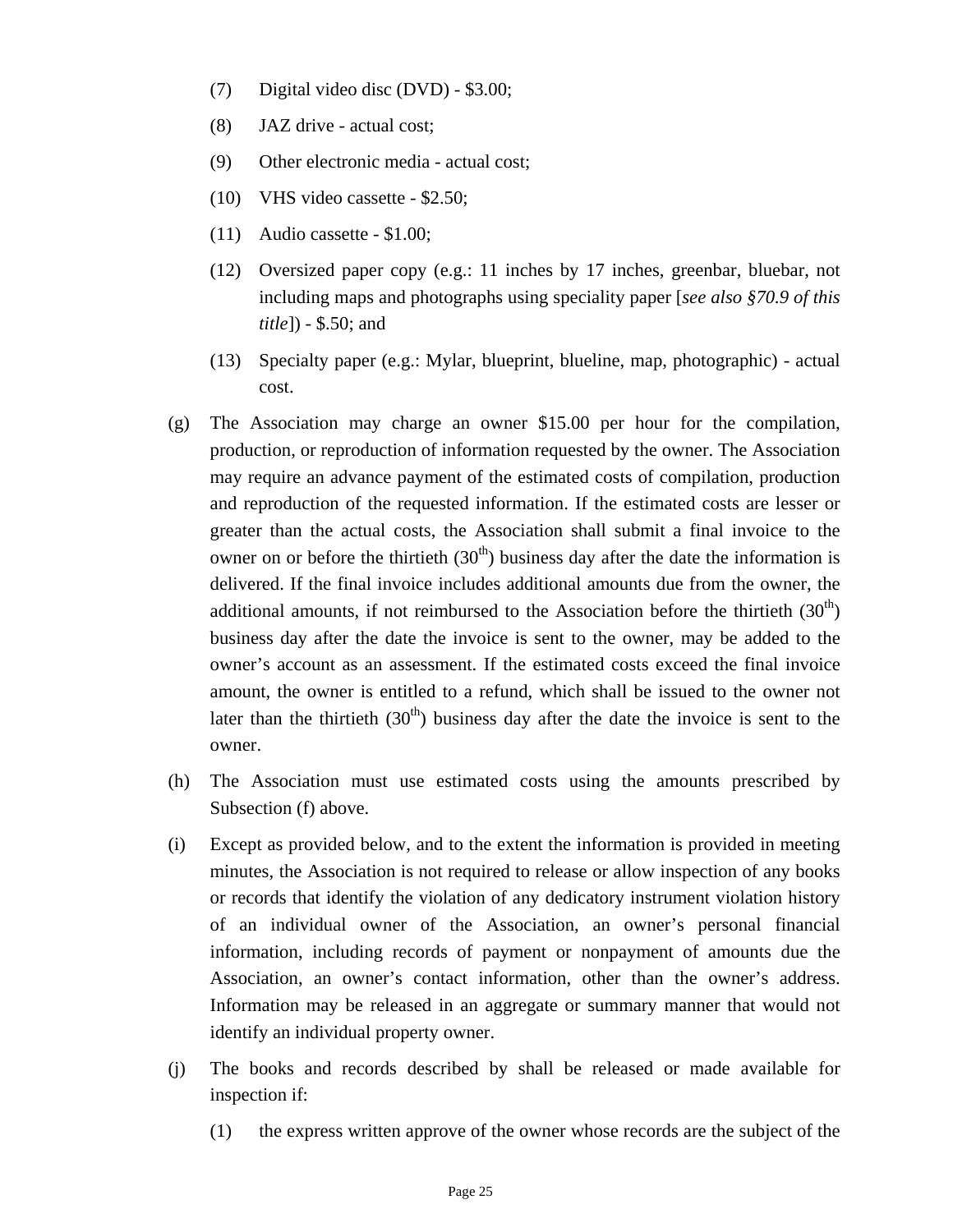request for inspection is provided to the Association; or

- (2) a court orders the release of the books and records, or orders that the books and records be made available for inspection.
- (k) Since the Association is composed of more than fourteen (14) lots, it hereby adopts, and shall comply with, a document retention policy that requires:
	- (1) certificates of formation, bylaws, restrictive covenants, and all amendments to such documents be retained permanently;
	- (2) financial books and records shall be retained for seven (7) years;
	- (3) account records of current owners shall be retained for five (5) years;
	- (4) contracts with a term of one (1) year or more shall be retained for four (4) years after the expiration of the contract term;
	- (5) minutes of meetings of the Owners and the Board shall be retained for seven (7) years; and
	- (6) tax returns and audit records shall be retained for seven (7) years.
- (l) A member of the Association who is denied access to or copies of Association books or records to which the member is entitled may file a petition with the justice of the peace of a precinct in which all or part of the property that is governed by the Association is located requesting relief in accordance with this Section. If the justice of the peace finds that the member is entitled to access to or copies of the records, the justice of the peace may grant one or more of the following remedies:
	- (1) a judgment ordering the Association to release or allow access to the books or records;
	- (2) a judgment against the Association for court costs and attorney's fees incurred in connection with seeking a remedy under this Subsection; or
	- (3) a judgment authorizing the owner or the owner's assignee to deduct the amounts awarded under Subsection (2) from any future regular or special assessments payable to the Association.
- (m) If the Association prevails in an action, the Association is entitled to a judgment for court costs and attorney's fees incurred by the Association in connection with the action.
- (n) On or before the tenth  $(10<sup>th</sup>)$  business day before the date an owner brings an action against the Association, the owner must send written notice to the Association of the owner's intent to bring the action. The notice must:
	- (1) be sent by certified mail, return receipt requested to the mailing address of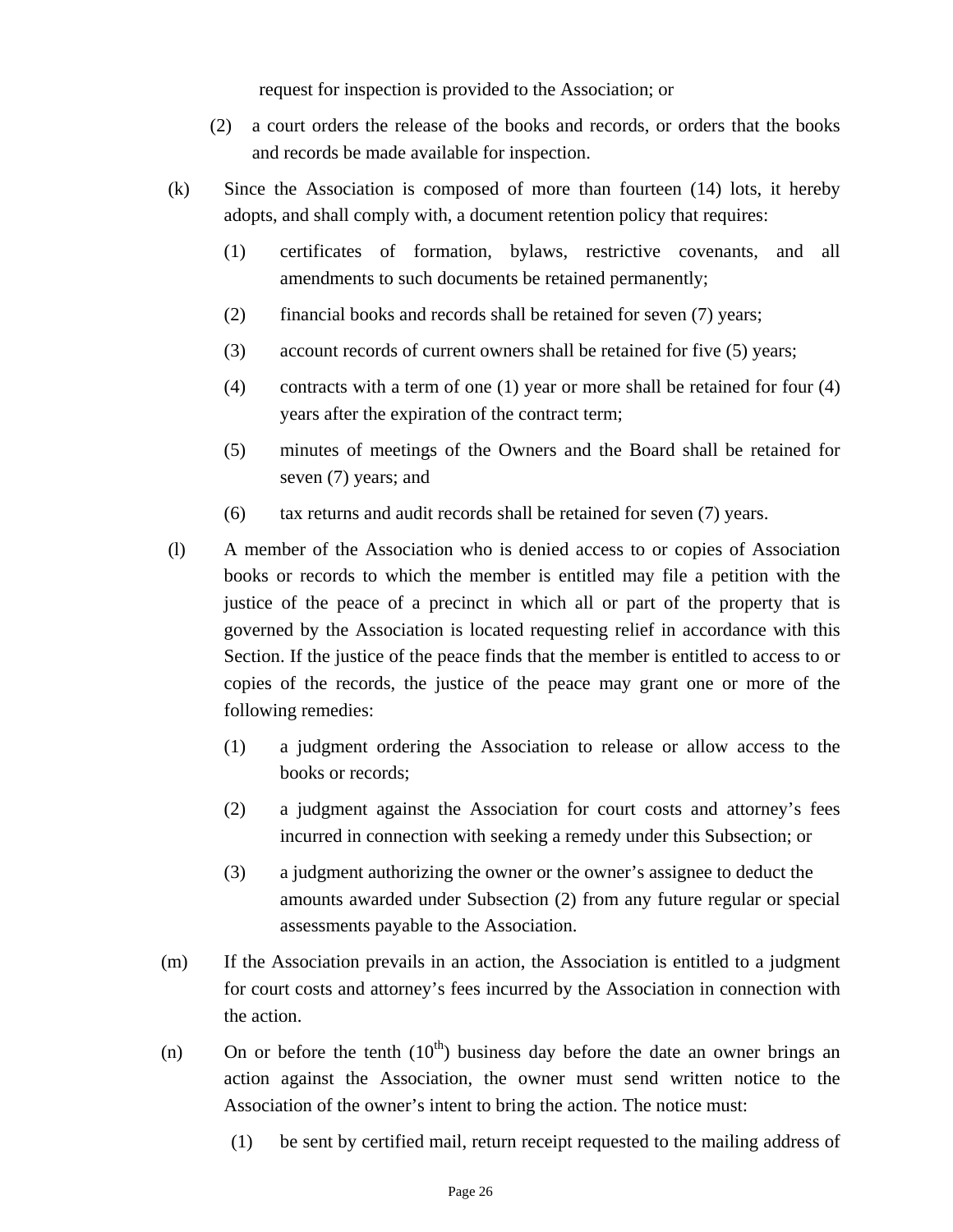the Association or its authorized representative as reflected on the most current Management Certificate filed, as provided by law;

- (2) describe with sufficient detail the books and records being requested; and
- (3) for purposes of this Section, "business day" means a day other than Saturday, Sunday, or a state or federal holiday.

## ARTICLE XI. ASSESSMENTS

Section 1. Obligation. As more fully provided in the Restrictions, each member is obligated to pay to the Association annual and special assessments.

Section 2. Delinquency. Any assessments which are not paid when due shall be delinquent.

Section 3. Penalty. If the assessment is not paid within thirty (30) days after the due date, a delinquency charge of \$20.00 shall be assessed to the member, and the assessment shall bear interest from the date of delinquency at the rate of ten percent (10%) per annum.

Section 4. Extension. The Board shall have the right to extend the due date of payment upon the written request of the member due to hardship, or begin action under law against the member personally obligated.

Section 5. Costs. Any interest, delinquency charge, cost, and reasonable attorney's fees of any such action shall be added to the amount of such assessment.

Section 6. Liability. No owner may waive or otherwise escape liability for the assessments provided for herein by non-use of the Common Area Landscaping or abandonment of his/her lot.

## ARTICLE XII. AMENDMENTS

Section 1. These Bylaws may be amended at a regular or special meeting of the members, by a vote of seventy percent (70%) of members present in person or by proxy.

Section 2. In the case of any conflicts between the Articles of Incorporation and these Bylaws, the Articles shall control; and in the case of any conflict between the Restrictions and these Bylaws, the Restrictions shall control.